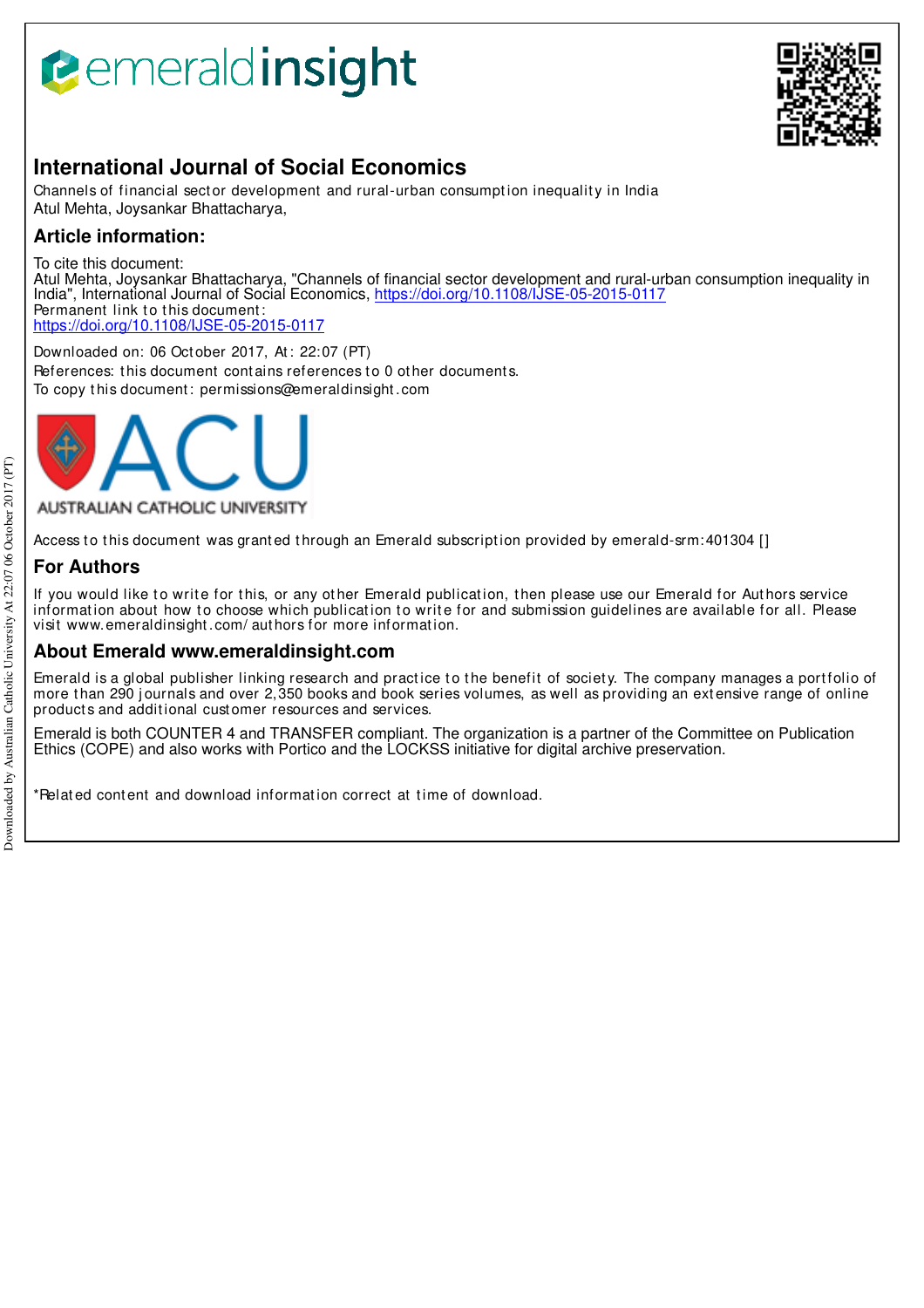# Channels of financial sector development and rural-urban consumption inequality in India

#### Abstract

**Purpose** – To examine the direct (microcredit), medium-direct (bank credit), and indirect (through economic growth) effect of financial sector development (FSD) on rural-urban consumption inequality (RUCI) in India using state-wise annual data from 1999-00 to 2011-12.

**Design/methodology/approach** – A panel data analysis for a sample of 15 major Indian states using the generalized method of moments estimators provides an empirical evidence for the direct (microcredit), medium-direct (bank credit), and indirect (economic growth) effect of FSD on RUCI.

Findings – FSD is pro-urban in India resulting in a declining rural-urban consumption ratio (RUCR) and increasing RUCI. The negative effect of FSD on RUCR is greatest through the medium-direct channel followed by the indirect and direct channel.

**Research limitations/implications** – The study questions the social banking initiatives of the government in rural areas where more than 80 percent of the poor reside. There is a need for restructuring financial inclusion programmes with a shift in their focus on rural areas and an improved mechanism to target the poor.

Originality/value – The paper proposes that formal financial services by banks are primarily availed by non-poor and urban population and hence acts as a medium-direct channel whereas the semi-formal financial services by microfinance institutions specifically target the rural poor and act as a direct channel to affect the poor. It is the first ever study to use statewise data on microcredit disbursed under Self-help Group Bank Linkage Programme to assess the direct impact of FSD on RUCI.

Keywords: Financial sector development; Inequality; Microcredit; SBLP

Paper Type: Research Paper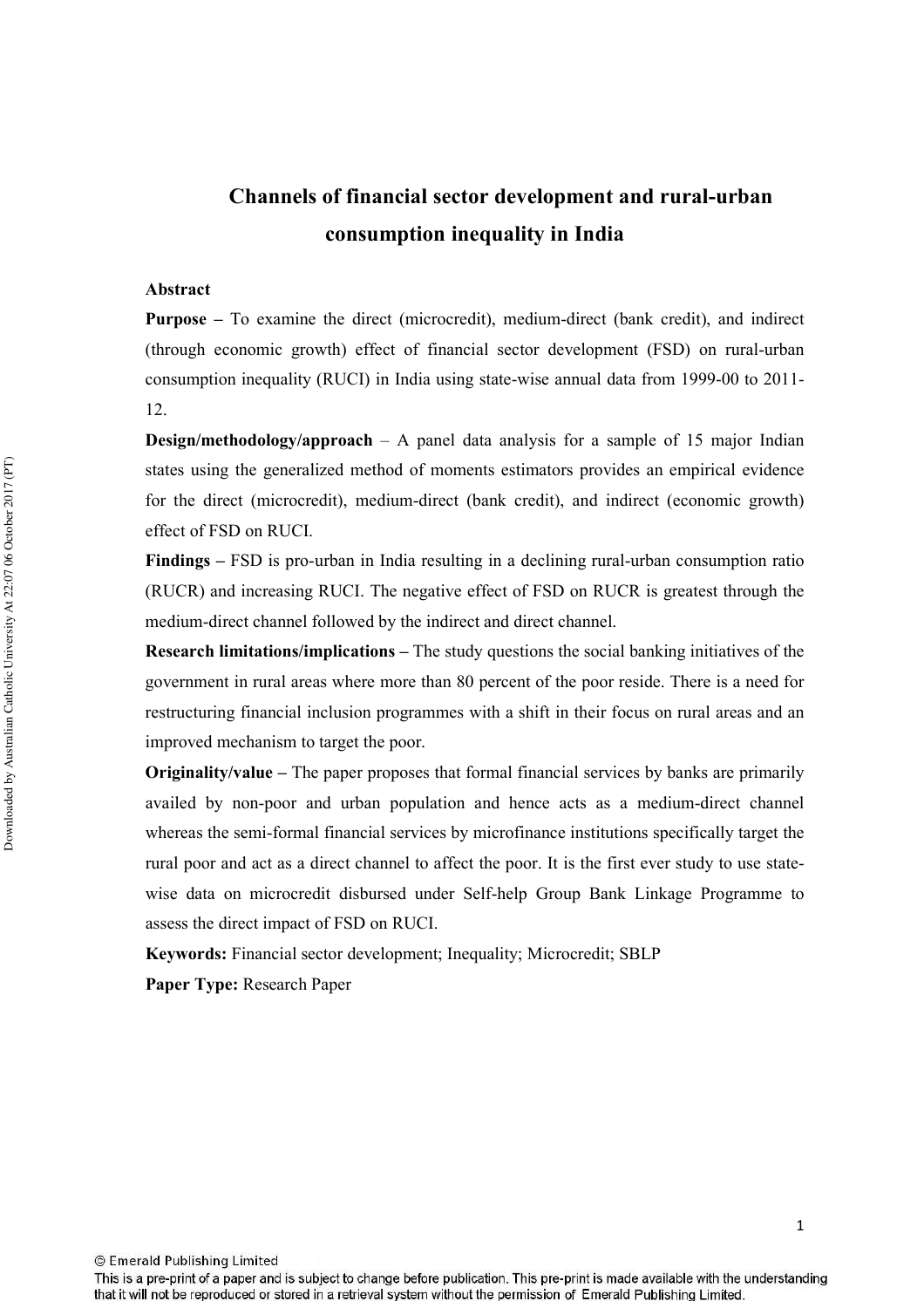#### 1. Introduction

The relationship between financial sector development (FSD) and poverty reduction in developing countries has received much attention in recent times. The two key channels of financial development to affect income inequality and poverty levels are economic growth (the indirect channel) and the access to finance channel (the direct one). The linkage between FSD and economic growth through efficient allocation of savings and enhancement of productivity has been extensively examined (e.g. Goldsmith, 1969; King and Levine, 1993; Calderon and Liu, 2003; Kar et al., 2011; Menyah et al., 2014). Extending the finance-growth nexus, researchers also examined the indirect link between FSD and poverty reduction/income inequality through economic growth (Beck *et al.*, 2004; Honohan, 2004; Odhiambo, 2009; Ang, 2010; Tiwari et al., 2013).

Another set of studies that examined the direct effect of FSD on poverty through improved access to finance include McKenzie et al. (2008), Akhter and Daly (2009), Bruhn and Love (2014) and Sehrawat and Giri (2015a). Poor households benefit from financial sector when they have access to financial services but their access to formal financial services offered by banks in developing countries is very limited, forcing them to use different informal sources of finance. Information asymmetry and high fixed costs of borrowing act as the key barriers to poor people's access to formal finance (Stiglitz, 1999). Also, financial institutions evaluate prospective clients on their entrepreneurship and lend those who have highest chances of successful repayment (Agenor, 2004) and thus primarily benefit the rich. A series of studies conducted by Allen *et al.*  $(2005/2012a/2012b)$  document the insignificant contribution of the formal financial sector compared to the informal financial sector in developing countries such as India, China, and Kenya.

In India, despite much efforts, the access to formal credit by banks to India's rural poor has always been very limited (Basu and Shrivastava, 2005). The nationalization of banks in 1969 and 1980 resulted in opening up of bank branches in the farthest of the rural areas. However, the desired results have never been obtained (Murty, 2008). The cited reasons include unmet farm credit needs (Choubey, 1983), exclusion of the 'poorest of the poor' (NABARD, 1999), reduced resource allocation to priority sector on the agricultural credit (Gundannavar, 1992), and expansion of rural bank branches being 'quantitatively impressive but qualitative weak' with unprofitability and excluding the poorest as the two key drawbacks (Misra, 2006). On the other hand, lending to the urban population has always been considered a profitable

<sup>©</sup> Emerald Publishing Limited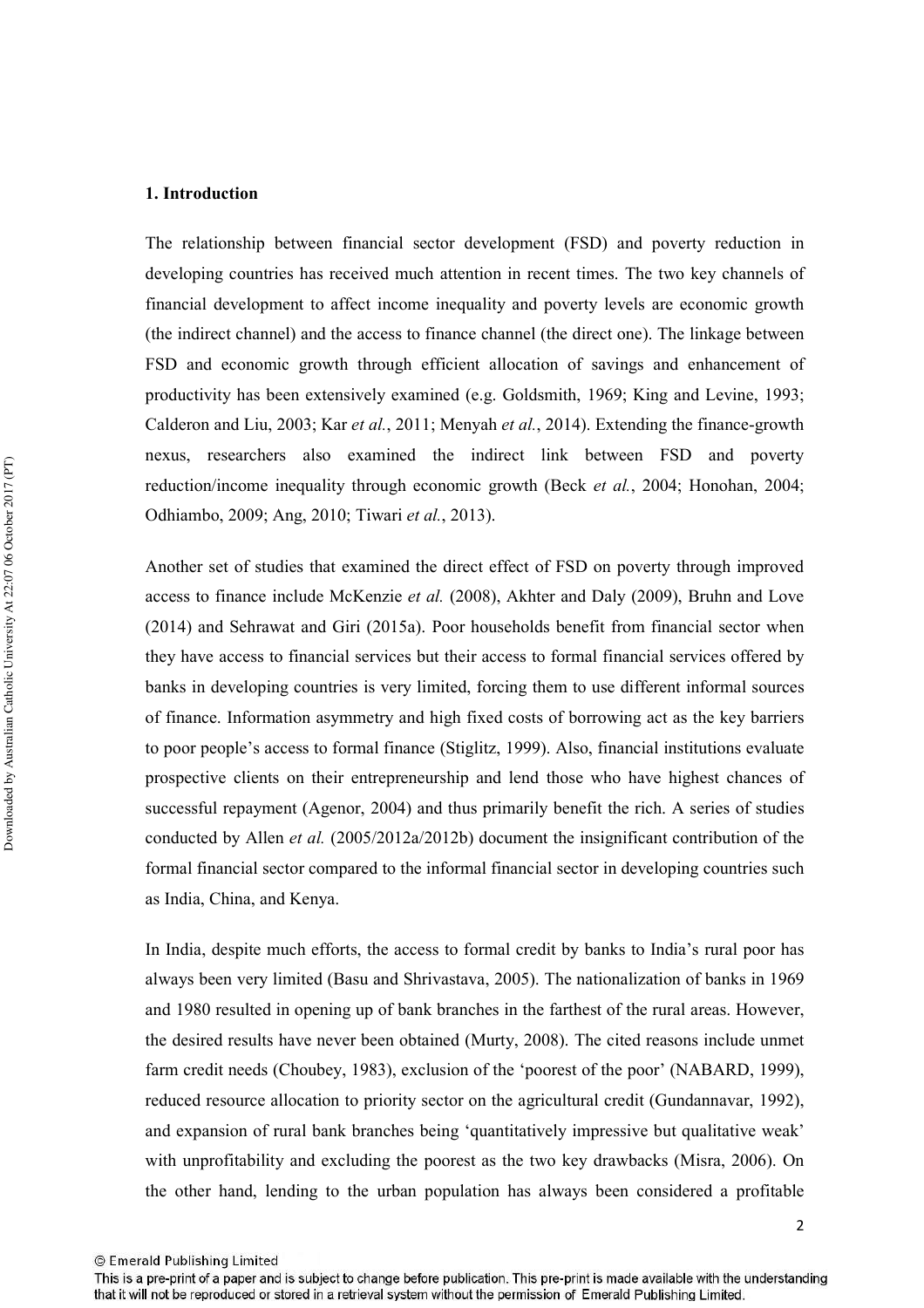business by the commercial banks with 91 percent of the total credit by commercial banks being disbursed in urban areas (Reserve Bank of India, 2015).

Emergence of microcredit in 1991 was a significant development in India's financial sector. Since then, the microcredit lending in India has registered a tremendous growth crossing the mark of Rs. 48882 crore and benefitting more than 37 million clients as of March 2015 (The Bharat Microfinance Report, 2015). The microfinance sector has witnessed tremendous growth and gained much attention of the policymakers across regions and yet there is no clear evidence of its positive impact on target clients (Armendariz de Aghion and Morduch, 2005). A review of the existing impact assessment studies of microfinance services provides mix evidence (Khandekar et al, 1998; Morduch, 1998; Chen and Snodgrass, 1999; Coleman, 1999; Gaonkar, 2001; Develtere and Huybrechts, 2002; Khandekar, 2003). The rural poor in India find it difficult to make use of microloans for setting up new businesses (Kalpana, 2008). The key reasons include insufficient loan amount to cover the initial investment (Gadenne and Vasudevan, 2007), lack of productive investment opportunities and poor quality of human resource in terms of education, training, etc to be used as inputs with microcredit (Fisher and Sriram, 2002). When the loan amount is insufficient and the borrowers are not able to make appropriate use of the borrowed funds, they borrow from multiple sources. This happened in Andhra Pradesh in India (2010) which resulted in the use of unethical practices by microfinance institutions to recover loans which lead to a series of suicides by the borrowers. The entrepreneurial nature of the borrower also plays an important role in realising benefits out of access to microloans (Christen, 1997). A study conducted in Tamil Nadu in India found that only less than two percent of the microenterprises that were started three years back were found operating and rest were shut down (George, 2005).

The existing literature on the finance-growth-poverty nexus discusses the indirect (through economic growth) and direct channels (better access to financial services) through which the FSD affects the poor. This paper goes one step further and proposes that formal financial services provided by banks is primarily availed by non-poor and urban population and hence act as a medium-direct channel to affect the poor whereas the microfinance services provided by microfinance institutions and banks specifically target the poor households and hence act as a direct channel to affect the poor. This paper attempts to provide empirical evidence for the impact of the three channels of financial sector development viz. direct (microcredit), medium-direct (bank credit), and indirect channel (economic growth) on rural-urban

This is a pre-print of a paper and is subject to change before publication. This pre-print is made available with the understanding that it will not be reproduced or stored in a retrieval system without the permission of Emerald Publishing Limited.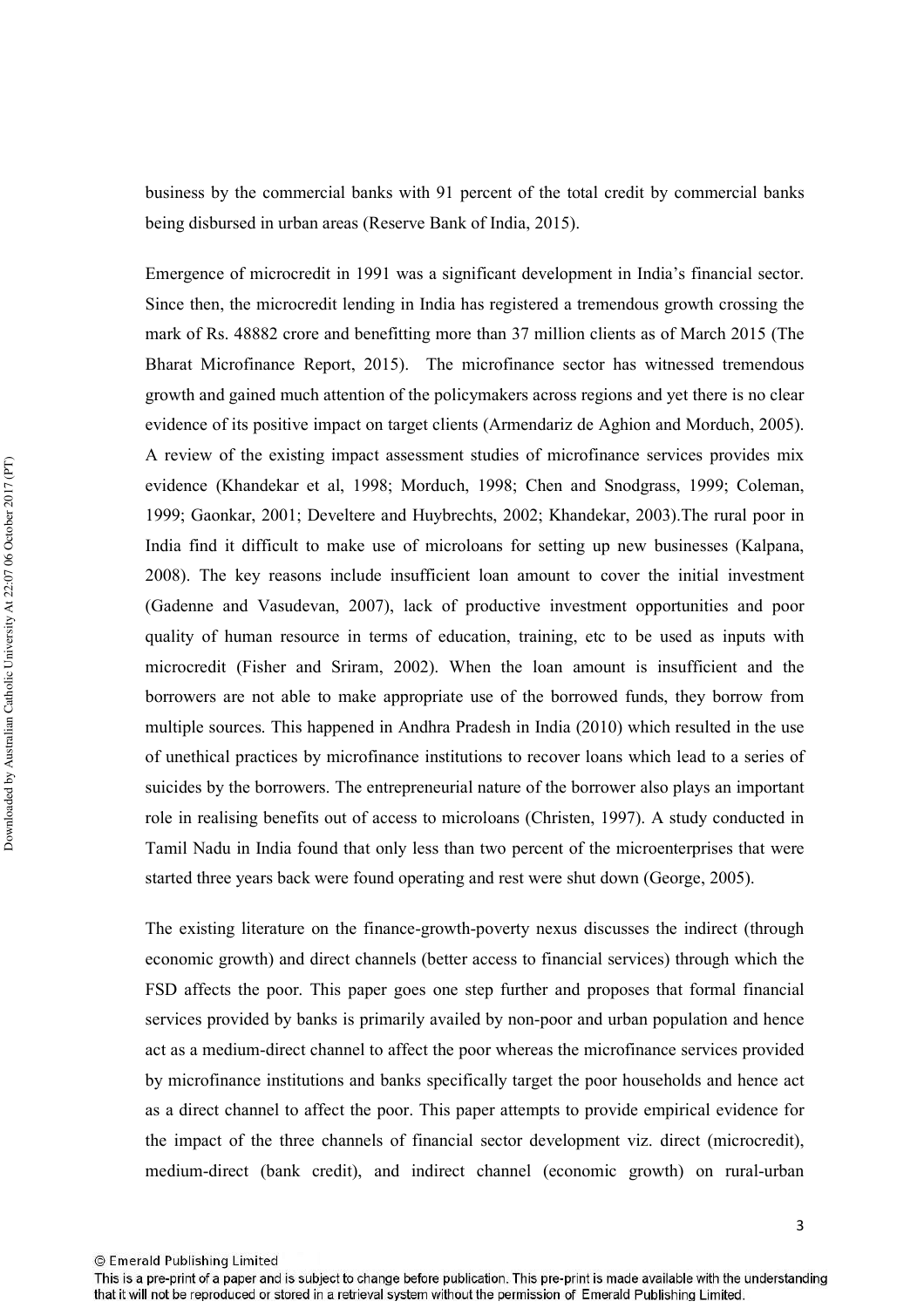consumption inequality in Indian states. The unique feature of the paper is that it is the first ever study to make use of state level data on microcredit disbursed under Self-help Group Bank Linkage Programme (SBLP) to assess its impact on the poor. Considering the possibility of an endogeinity bias, we use the generalized method of moments (GMM) estimators (Hansen, 1982) and perform a panel data analysis for a sample of 15 major Indian states [1] over the period 1999-00 to 2011-12<sup>[2]</sup>. The selected states together account for about 90 percent of the total microcredit disbursed under the Self-help Group Bank Linkage Programme, about 80 percent of the outstanding credit and deposits by scheduled commercial banks and more than 90 percent of the total population of India.

#### 2. Literature review

#### 2.1 FSD, Economic Growth, and Poor (Indirect Channel)

Financial development affects the poor when financial development facilitates economic growth which in turn increases their income and consumption levels. Such an indirect effect of financial development on the poor is observed when the growth is pro-poor in nature. There are several channels through which growth benefits the poor such as creation of more jobs, reduction in wage differentials between skilled and unskilled workers at a certain phase of development which benefits poor people (Galor and Tsiddon, 1996), increased tax revenues which result in higher social spending which benefits the poor and also allows them to invest in human capital (Perotti, 1993), and increased capital accumulation that facilitates availability of more funds for investment for the poor (Aghion and Bolton, 1997). A few very recent cross-country and country level studies have pointed out that FSD positively affects the poor by bringing structural changes in the economy which increases employment opportunities (affects labour market) and reduces poverty and inequality (see Beck et al., 2010; Pagano and Pica, 2012; Ayyagari et al., 2013).

The two conflicting theories with respect to the growth-inequality relationship are the Kuznets's inverted-U hypothesis postulated by Kuznets (1955/1963) and the "trickle down" theory. While the former suggests that as economy grows, income inequality increases at the early stage of development and reduces at a later stage of industrialization; the latter suggests that growth reduces inequality through creation of jobs and other economic opportunities for the poor people (Todaro, 1997). Despite conflicting theories, several researches have reached to a consensus that higher rates of economic growth result in rapid poverty/inequality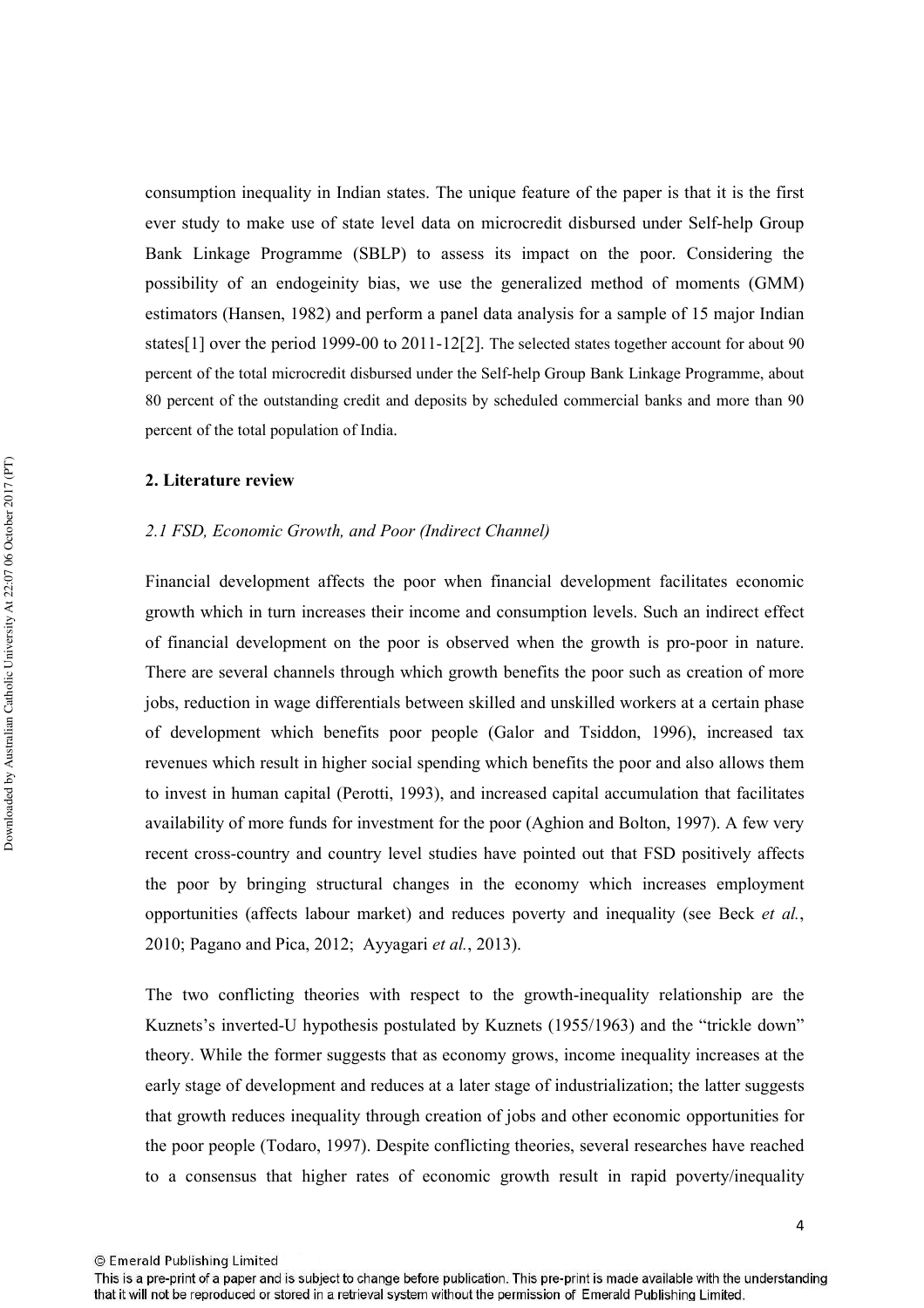reduction over a longer period of time (e.g. Datt and Ravallion, 1992; Dollar and Kraay, 2002; Eastwood and Lipton, 2002; Klasen, 2003).

#### 2.2 FSD and the Poor (Medium-direct Channel)

Well functioning financial sector alleviates poverty directly by providing access to formal financial services to the poor who lack resources to fund themselves or collateral to obtain a bank loan because of information asymmetries (Banerjee and Newman, 1993; Galor and Zeira, 1993). Financial development, on the one hand, improves the access to formal finance by the poor by reducing the market failures such as information asymmetry and high fixed costs of lending to small and marginal borrowers (Jalilian and Kirtpatrick, 2005) and on the other hand encourage them to make use of various credit and insurance services to acquire productive assets which improves their productivity and income and helps them to achieve sustainable livelihoods (Mundial, 2001; DFID, 2004). In addition to credit and insurance, savings too benefit the poor (Odhiambo, 2010a). Studies that support the view that FSD reduces poverty and income inequality by allowing the poor to participate and benefit from financial activities through borrowing and investing in human and physical capital include Mookherjee and Ray (2003/2010), Odhiambo (2010b) and Shahbaz and Islam (2011). However, another contradictory view argues that the rich and those with political influence largely benefit from the developed financial sector (Haber, 2005) especially at the early stages of FSD (Greenwood and Jovanovic, 1990). The poor who do not have enough collateral to offer are excluded by formal financial institutions due to adverse selection and moral hazard problems resulting in only rich people having access to formal financial services (Rajan and Zingales, 2004).

In India, Burgess and Pande (2005) attempted to examine the impact of large scale expansion of bank branches in rural unbanked locations during 1970s and 1980s. They found significant reduction in poverty with rural headcount ratio reduced by 17 percent. However, Kochar (2005) produced contradictory results using the instrumental variable-fixed effect (IV-FE) regression on district level bank branch data. It was found that increase in the number of bank branches had increased the consumption inequality and benefitted non-poor more significantly than the poor. Similarly, Panagariya (2006) also doubts the findings of Burgess and Pande (2005). Thus, whether the direct access to finance provided by financial institutions reaches and affects the poor is still an open question.

© Emerald Publishing Limited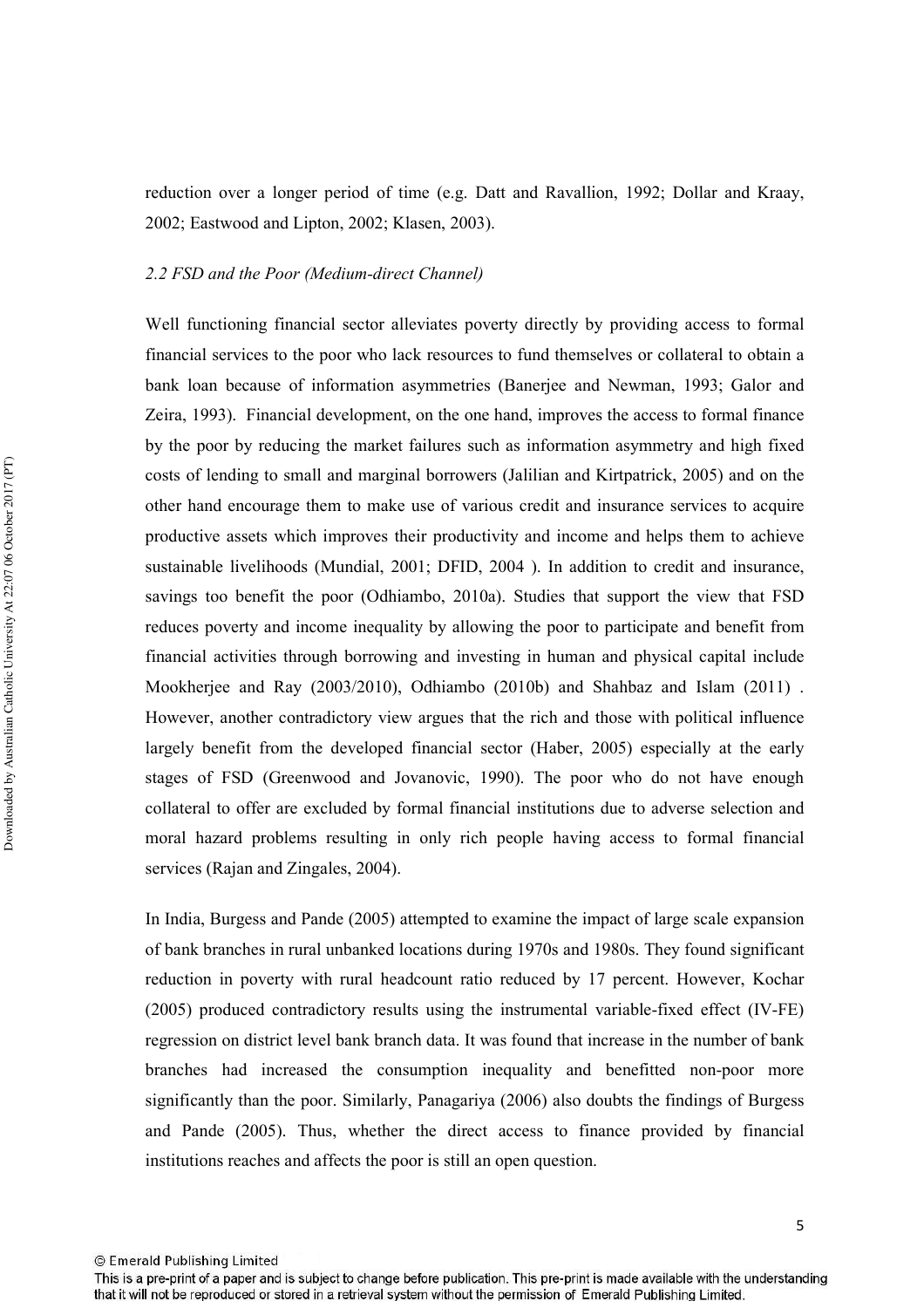#### 2.3 FSD and the Poor (Direct Channel)

The sceptical evidence on the accessibility of finance by the poor attracted the interest of policymakers in the potential role of financial products and services dedicated to poverty alleviation in developing countries. The introduction of microcredit by Muhammad Yunus in Bangladesh led to a significant shift in the development strategy of policymakers from mere financial development to financial development with poverty reduction in developing countries. The idea of microcredit has come a long way and also includes credit-plus services such as savings, insurance, leasing, etc. The whole range of financial services is collectively termed as 'microfinance'.

Microfinance, in recent times, has gained much popularity, however, a review of the existing impact assessment studies of microfinance services provides contradictory evidences. The positive effect of microfinance in terms of increased income for the target clients is documented in Khandker (1998/2001) and Wright (2000) and reduced vulnerability is documented in McCulloch and Baulch (2000). At household level, the positive impact of microfinance has been observed in the form of improvement in schooling, nutritional intake, health outcomes, and women empowerment (see Banerjee et al., 2009; Karlan and Zinman, 2010). Studies questioning the positive effects of microfinance include Adams and von Pischke (1992) and Rogaly (1996). Another set of studies that support positive contribution of microfinance reveal that the positive impact is highest for the households that are closer to poverty line (Morduch and Haley, 2002), that are already better-off (Remenyi and Quinones, 2000; Coleman, 2006) or belong to the upper caste group (Mukherjee, 2015). This results in a decreasing proportion of poorest clients being served (Navajas et al., 2000). Hulme and Mosley (1996) question the ability of microfinance to reach the 'poorest of the poor' whereas Khandker (1998) and Rutherford (2000) find evidence in support of microfinance reaching the poorest. Mukherjee (2014) argues that microfinance programmes in India have made credit accessible only to the working poor and excludes the ultra poor. Another issue is that several studies look at the immediate impact of microfinance at household level and ignore the inter-temporal nature of credit. The evidence produced by such studies cannot be considered as sufficient proof. Also, there are chances that any positive impact at household level is a mere redistribution within different participating and non-participating households in a particular region with no significant positive impact at the regional level.

<sup>6</sup>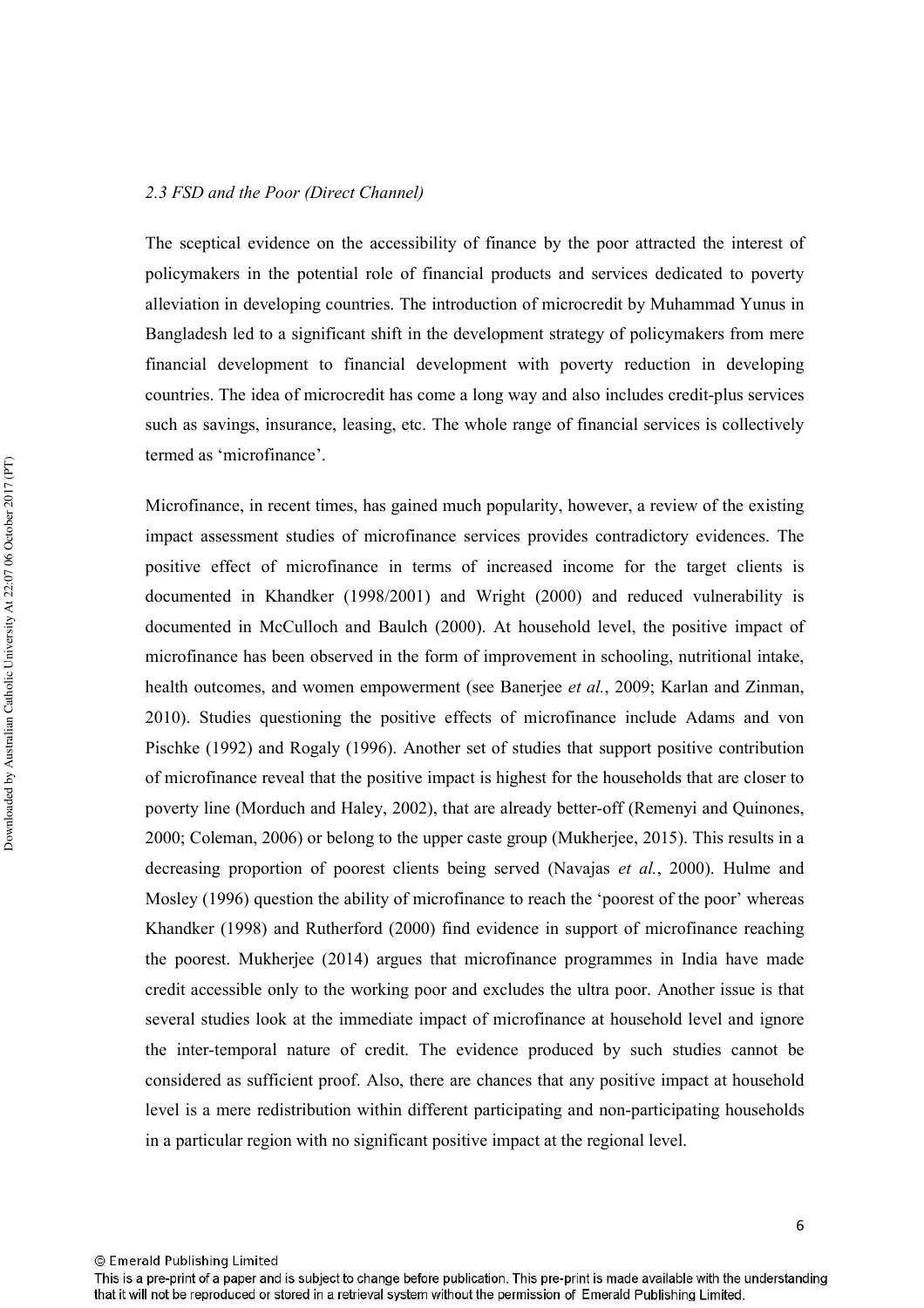Thus, the literature on financial development and poverty suggests that financial sector development affects inequality and poverty through three channels: indirect, medium-direct, and direct (Figure 1). Indirect link flows through its impact on economic growth (when the growth is pro-poor). The impact is medium direct when banks provide access to full range of financial services primarily to the lower-middle income group and above (non-poor) which provides employment opportunities to all including the poor and thus helps everyone enhance their income levels. Financial services have direct impact on inequality and poverty when the microfinance services are provided directly into the hands of the poor by microfinance institutions or banks and thus enable them to make productive investment resulting in increase in their income and consumption levels.

#### [Insert Figure 1 here]

The present study attempts to answer whether there is any evidence of the impact of various channels of FSD on RUCI in India and tries to find out evidence of any mismatch between the nature of each channel and their actual impact on RUCI.

#### 3. The model

In order to assess the direct, medium-direct, and indirect impact of FSD on RUCI, the paper uses panel data of 15 major Indian states over the period 1999-00 to 2011-12. The dependent variable is inflation-adjusted rural-urban consumption ratio (RUCR), while the explanatory variables are microcredit intensity, bank credit, bank deposit, rural population share, and output growth in the state. The econometric models considered in the paper are as follows:

Model 1: 
$$
RUCR_{it} = \beta_0 + \beta_1 FD_{it} + \beta_2 EG_{it} + \beta_3 RPOP_{it} + \mu_{it}
$$
 ...(1)  
 $i = 1, 2, ..., N : t = 1, 2, ..., T$ 

where  $RUCR_{it}$  is the ratio of inflation-adjusted rural to urban consumption expenditure in state i at time t;  $FD_{it}$  includes two measures of financial development viz microcredit ( $MC_{it}$ ) and bank credit/deposit  $(BC_{ii}/BD_{ii})$  which indicate the direct and medium-direct channel of financial development respectively,  $EG_{it}$  is economic growth representing the indirect channel of financial development,  $RPOP_{it}$  is rural population share as the control variable, and  $u_{it}$  is the error term in state i at time t.

This is a pre-print of a paper and is subject to change before publication. This pre-print is made available with the understanding that it will not be reproduced or stored in a retrieval system without the permission of Emerald Publishing Limited.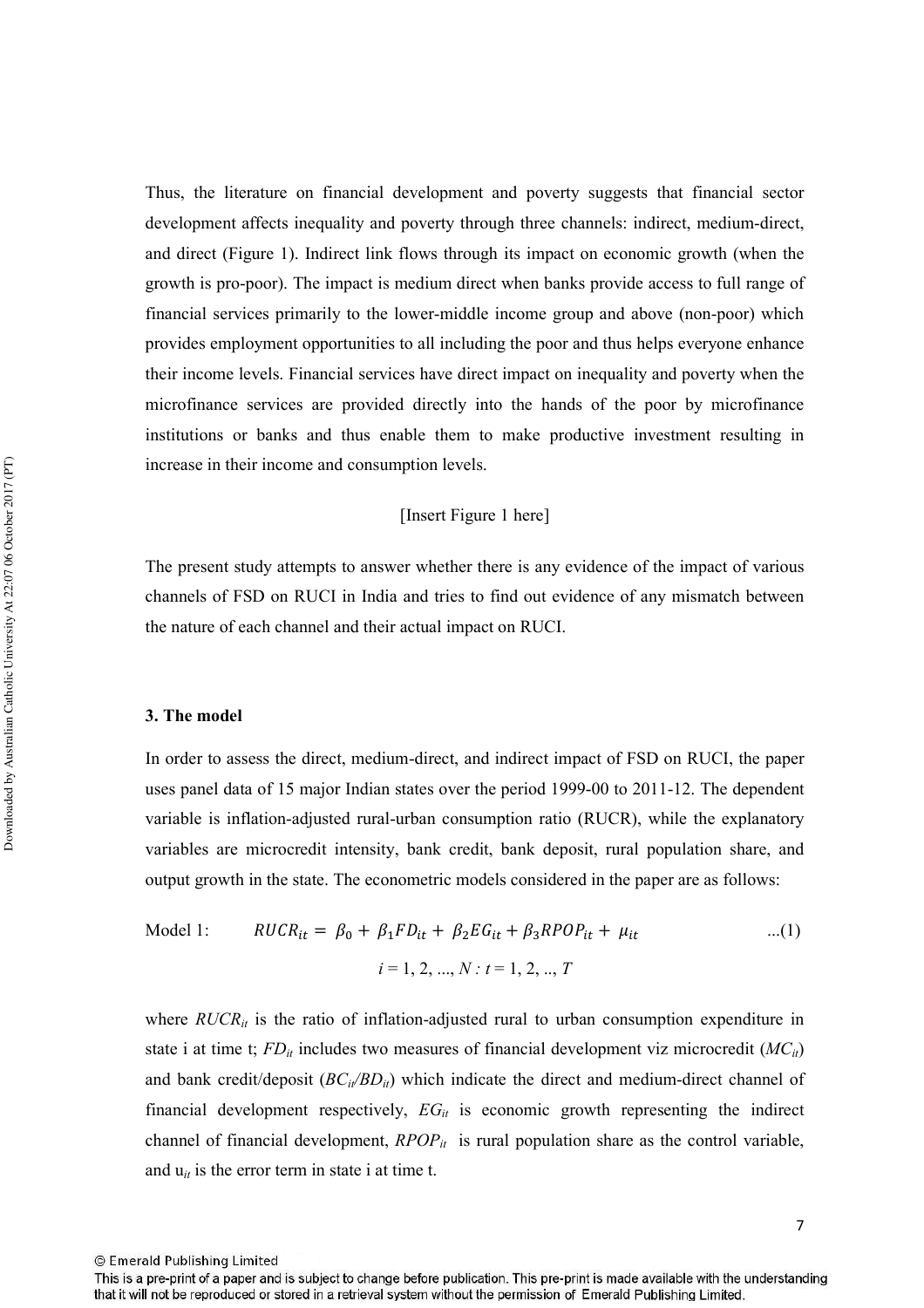Model 1 uses RUCR which is a limited dependent variable, i.e., it takes values from 0 to 1. The standard regression technique requires the dependent variable to take values from minus infinity to plus infinity. Therefore, in order to avoid the violation of this assumption, the paper uses the logit transformation of RUCR as follows:

$$
y_{it} = ln(\frac{RUCR_{it}}{1 - RUCR_{it}})
$$
...(2)

In equation (2), when  $RUCR_{it}$  approaches 0,  $y_{it}$  approaches minus infinity. If  $RUCR_{it}$ approaches 1,  $y_{it}$  approaches plus infinity. This allows the use of standard regression technique without violation of any of its assumption in Model 2.

Model 2: 
$$
ln(\frac{RUCR_{it}}{1-RUCR_{it}}) = \beta_0 + \beta_1 FD_{it} + \beta_2 EG_{it} + \beta_3 RPOP_{it} + \mu_{it}
$$
...(3)  
 $i = 1, 2, ..., N : t = 1, 2, ..., T$ 

This paper uses both the equations  $(1)$  and  $(3)$  to estimate the effect of the channels of financial development on rural-urban consumption ratio which also helps us check the robustness of the empirical results obtained.

While analysing the finance-poverty relationship, there is a need to investigate the endogeneity or reverse causality issue. In simple terms, it may be argued that bank credit or microcredit is driven by the level of MPCE which is also an indicator of income of a household in a particular region. In order to overcome the endogeneity problem, the paper uses the generalized method of moments estimators to estimate each parameter. A constant term and the lagged value of each explanatory variable is used as instrumental variable[3] in the regression models.

#### 4. Data and key statistics

#### 4.1 Data

4.1.1 Dependent variable: People in rural areas use a substantial part of their income for consumption expenditure which has an inverse relation with poverty after controlling for inflation. Thus, consumption expenditure provides a good proxy for poverty. State-wise average rural and urban MPCE is taken from rounds of National Sample Surveys (NSS) on Income and Expenditure for the period 1999-2000 to 2011-12. Since the MPCE data reported

This is a pre-print of a paper and is subject to change before publication. This pre-print is made available with the understanding that it will not be reproduced or stored in a retrieval system without the permission of Emerald Publishing Limited.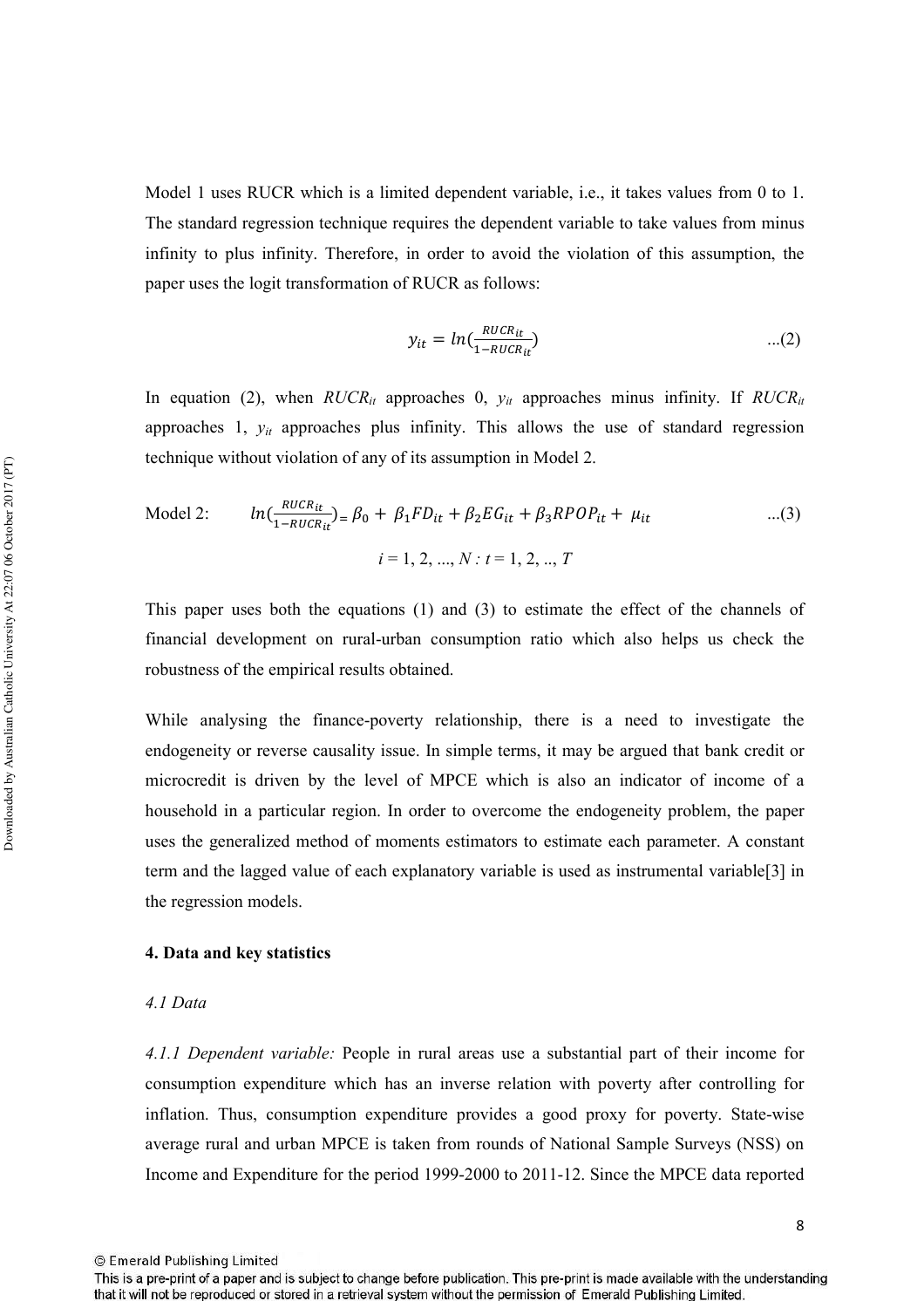by households has inflation implicit in it, this paper uses Consumer Price Index for Agricultural Labourers (CPIAL) and the Consumer Price Index for Industrial Workers (CPIIW) to adjust the MPCE for rural and urban areas respectively for inflation. Lastly, a ratio of inflation adjusted rural and urban MPCE for each state is computed and termed as inflation-adjusted RUCR which acts as a measure of rural-urban consumption inequality in our analysis.

#### 4.1.2 Independent variables

Since microcredit is predominantly a rural phenomenon, it is expected that states with higher microcredit intensity have higher income and consumption levels in rural areas. This is expected to bridge the gap between the consumption levels of rural and urban areas and reduce the RUCI. The data on state-wise gross microcredit as a proportion of net state domestic product (MFRATIO) is taken from the annual status of microfinance in India reports published by National Bank for Agriculture and Rural Development (NABARD).

A substantial portion of bank credit goes to the urban areas and to the non-poor section of the society and hence has a medium-direct effect on poor section of the society. We use gross credit by commercial banks as a proportion of NSDP as another explanatory variable following Akhter and Daly (2009) and Jeanneney and Kpodar (2011). The data is taken from Reserve Bank of India (RBI) database.

Another measure of medium-direct effect of FSD introduced in the paper is bank deposit. The rationale behind using bank deposit comes from the Mckinnon's conduit effect given in 1973 which says that when the financial markets are not deep enough to provide credit to the poor, the financial institutions still play a crucial role by providing profitable savings opportunity to the public. Hence, savings before credit can also be beneficial for the poor. The paper uses deposits as a proportion of NSDP taken from RBI database.

FSD indirectly reduces poverty through its positive effects on economic growth. Economic growth disproportionally benefits the poor when the growth is pro-poor in nature. However, many contradictory studies suggest that growth has equal effect on the poor as well as on non-poor (e.g. Li et al., 1998; Dollar and Kraay, 2002) or growth increases income inequality (Jeanneney and Kpodar, 2011). Thus, in order to analyse the indirect effect of growth, per

© Emerald Publishing Limited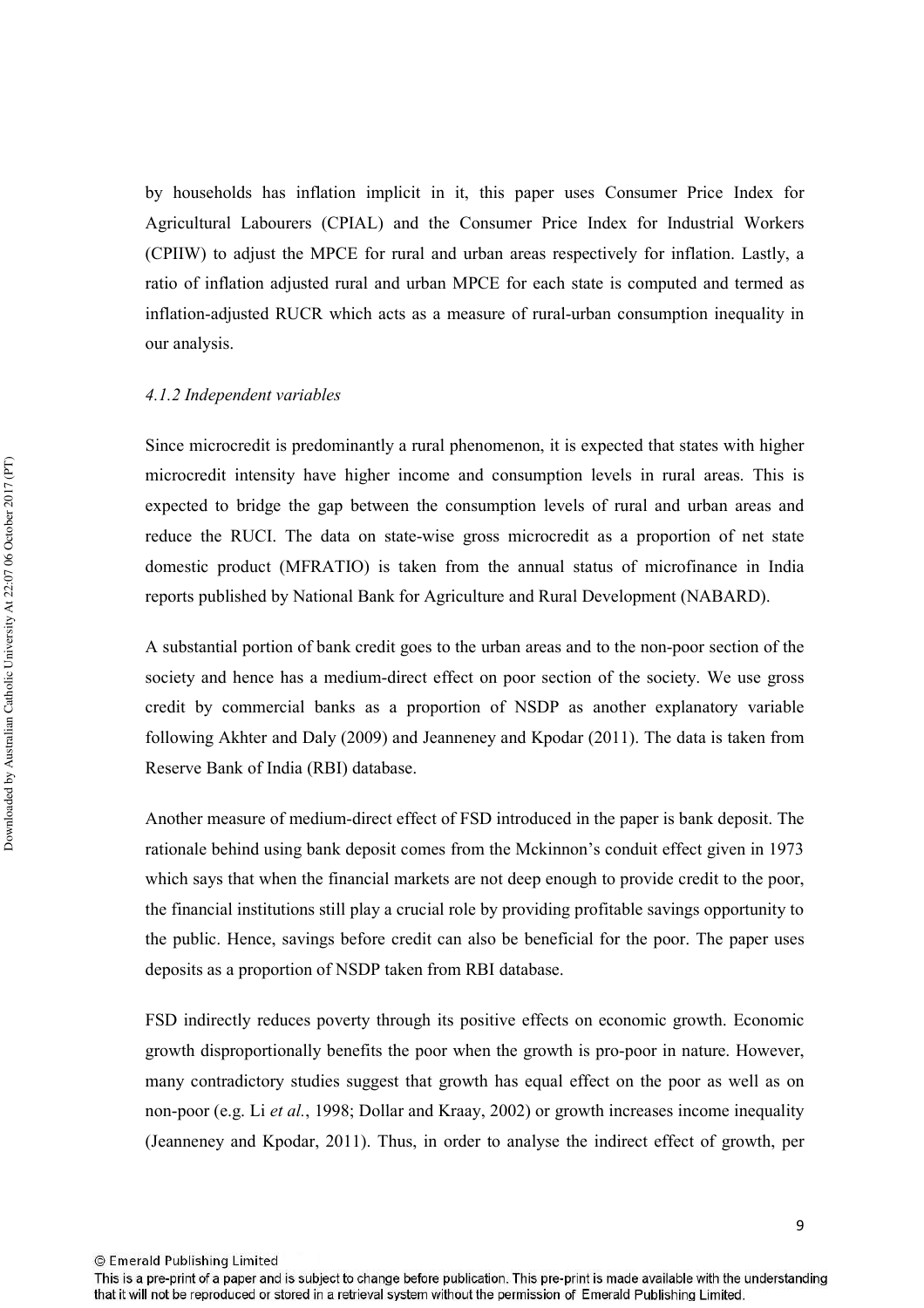capita net state domestic product (PCNSDP) growth from RBI database is used as another explanatory variable.

Size of the population in rural areas is controlled for by including the share of size of rural population in total population of the respective state following Haughton *et al.* (2001) and Nguyen *et al.* (2007). The data on state-wise population is taken from Census India reports.

#### 4.2 Descriptive statistics and correlations

The summary statistics and the correlations of the variables considered in this study are presented in Table I, II, and III. There is a huge gap in the mean rural and urban MPCE which also gets reflected in mean RUCR  $(0.62)$  (Table I). The average bank credit and deposits are more than eighty times greater than the average microcredit disbursed under SBLP. On an average, about 70 percent of the total population of India resides in rural areas.

## [Insert Table I here]

It is interesting to note that all the three channels of financial development viz. microcredit, bank credit/deposit, and economic growth have a significant positive association with rural and urban MPCE (Table II). However, a comparison of the association of financial development between rural and urban MPCE suggests that urban areas seem to enjoy greater benefits of financial development in terms of increased consumption levels compared to rural areas.

#### [Insert Table II here]

Table III suggests that all the three channels of financial development have a significant negative association with RUCR. This means that any increase in the financial development variables seems to reduce the rural-urban consumption ratio increasing the rural-urban consumption inequality. The results are in line with the results shown in Table II. Another interesting point to note is that the medium-direct channel of FD (i.e. bank credit and deposit) seems to have the greatest negative effect on consumption inequality followed by direct (microcredit) and indirect channel (economic growth). An increase in rural population too seems to have a negative effect on RUCR.

[Insert Table III here]

© Emerald Publishing Limited

10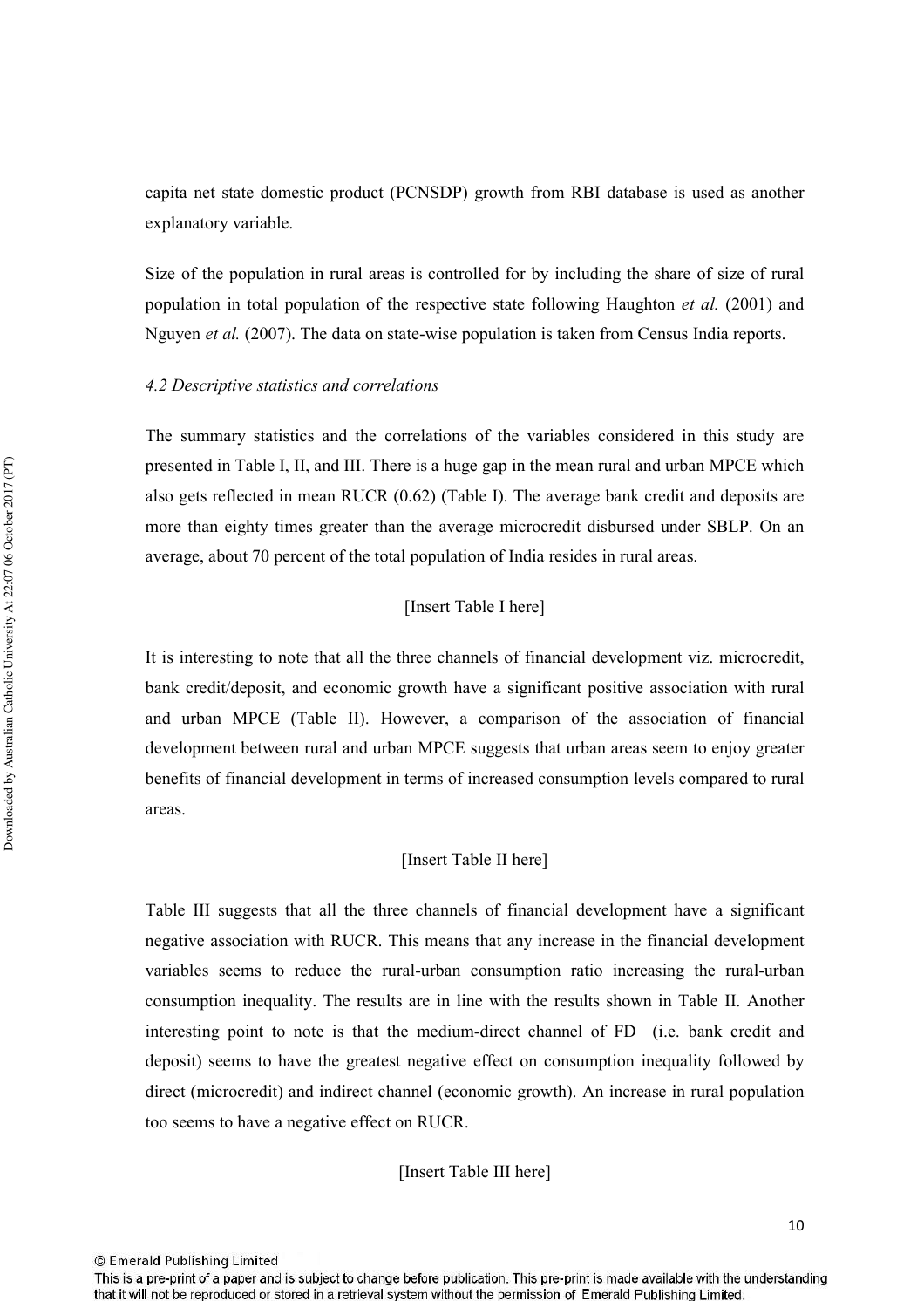#### 5. Empirical results and discussion

Table III suggests that the three measures of financial development (microcredit, bank credit, and bank deposit) are highly correlated with each other. Therefore if we include them all together as independent variables in the same regression equation, we may run into the problems of multicollinearity. To avoid this problem, this paper includes each financial development variable in a separate regression equation. This approach enables us to obtain more precise estimates of the impact of each of the financial development variables. The paper, thus, has a total of six regression equations. The first three equations use RUCR as the dependent variable and each of the three financial development variables as independent and the remaining three equations use log transformation of RUCR as the dependent and each of the three financial development variables as independent.

The results of the empirical investigation are shown in Table IV and V using rural-urban consumption ratio and its logit transformation, respectively. The coefficient value of the estimates along with the SEs in parentheses is given in both the tables. The endogeneity of the explanatory variables is checked by Durbin-Wu-Hausman test (Durbin, 1954; Wu, 1973/1974; Hausman, 1978), the p-value of which is reported in both the tables. The null hypothesis for the test is that all the explanatory variables in the equation are endogenous and exogeneity of the explanatory variables being the alternative hypothesis. The p-values associated with Durbin-Wu-Hausman test provided in both the tables suggest that the null hypothesis of endogenous explanatory variables for all the cases is not rejected and thus supports the use of GMM.

The results in Table IV show that the overall effect of FSD across Indian states is pro-urban resulting in increasing rural-urban consumption inequality. The direct channel of financial development, i.e., microcredit, has a statistically significant negative coefficient  $(-0.211)$ . Thus, an increase in the microcredit lending reduces the rural-urban consumption ratio and increases the rural-urban consumption inequality. Despite huge growth in the microcredit lending both in the rural and urban areas and despite the fact that nearly 77 percent of the total microcredit clients under SHG bank linkage programme in India are in the rural areas (Pradeep and Garg, 2013), microcredit seems to be benefitting the urban population more than it does to the rural population.

This is a pre-print of a paper and is subject to change before publication. This pre-print is made available with the understanding that it will not be reproduced or stored in a retrieval system without the permission of Emerald Publishing Limited.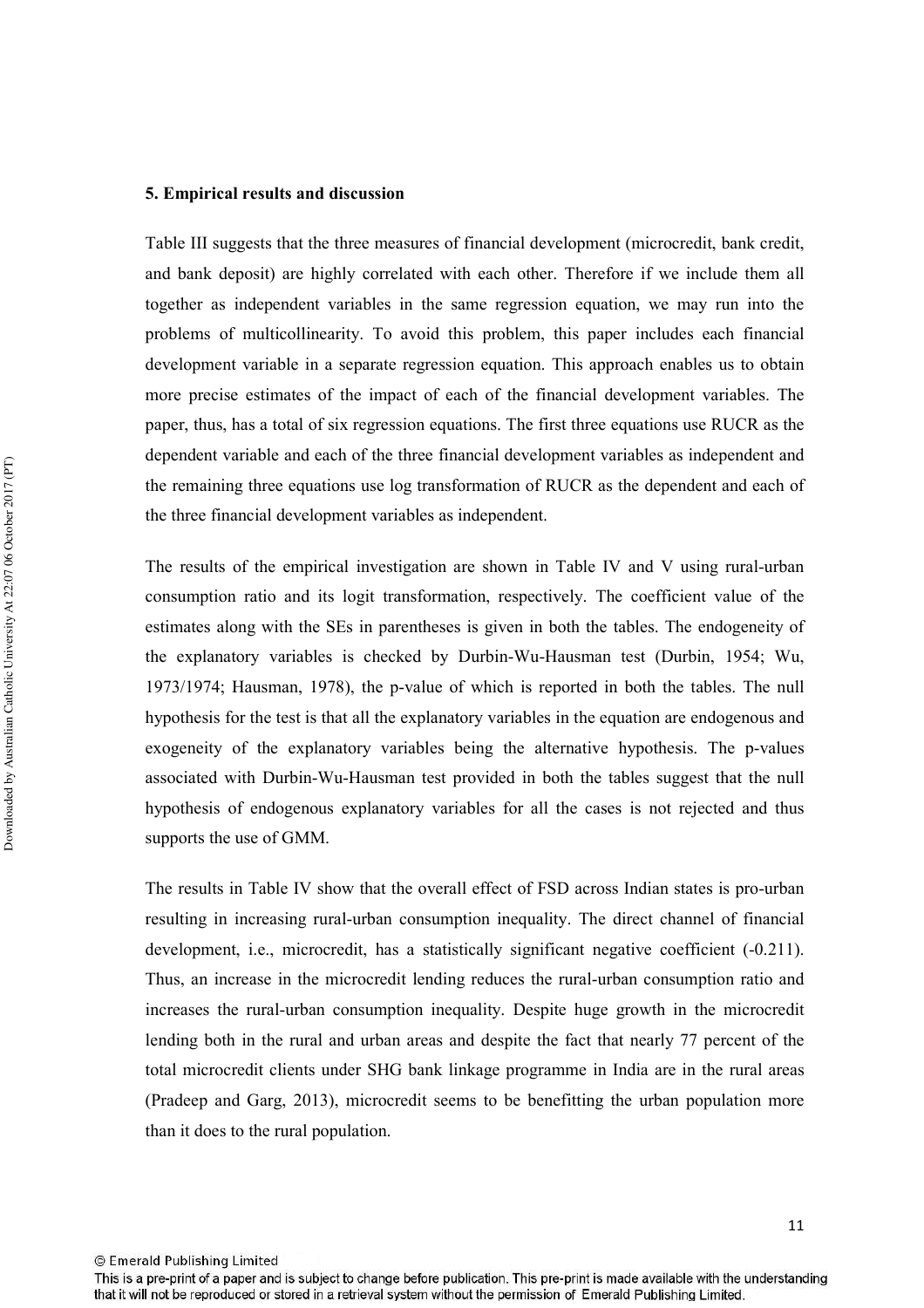Similar results are obtained for the medium-direct channels of financial development, i.e., bank credit  $(-1.793)$  and deposit  $(-0.917)$ . Both the measures have a significant negative coefficient which confirms that expansion of banking services, both deposit and loans, benefit the urban population more than the rural population. It is interesting to note here that the case for banking services is different with that of the microcredit. While microcredit lending is predominantly a rural phenomenon, bank deposit and credit is predominantly an urban phenomenon and yet the effect of both is pro-urban. This suggests that the barriers to make use of the borrowed funds, that the rural population is faced with, still remain there and it does not matter how much and through what channel they obtain the funds. Even the growth process across states has been pro-urban with greater positive effects of economic growth on urban consumption compared to rural consumption. This is confirmed by the statistically significant and negative coefficients of PCNSDP (-0.384 for case 1, -0.571 for case 2, and -0.396 for case 3) which are regarded as the indirect channel of FSD. This suggests that the benefits of economic growth in terms of increased employment and investment opportunities, reduced wage differentials have accrued more to the urban sector as compared to the rural sector. The results with respect to the medium-direct and indirect link support the findings of few recent works by Tiwari et al., (2013) who conclude that bank credit and economic growth widen the rural-urban income inequality in the long run in India and by Sehrawat and Giri (2015b) who conclude that bank credit and market capitalization along with economic growth has increased the income inequality in India.

A comparison of the coefficient value of all the three channels suggests that the mediumdirect channel (bank credit and deposit) has the greatest negative impact on rural-urban consumption inequality followed by the indirect (economic growth) and the direct channel (microcredit). This may be attributed to the size of credit and deposit services availed by the urban population and hence its greatest positive effect being observed in the urban sector. The share of rural population too has a significant negative effect on consumption inequality suggesting that as the population in rural areas increases, rural-urban consumption ratio declines and consumption inequality increases.

#### [Insert Table IV here]

The logit transformation of rural-urban consumption ratio used as explanatory variable in Table V shows that microcredit being a direct channel of FSD for the poor increases the rural-urban consumption inequality as indicated by a statistically significant and negative

This is a pre-print of a paper and is subject to change before publication. This pre-print is made available with the understanding that it will not be reproduced or stored in a retrieval system without the permission of Emerald Publishing Limited.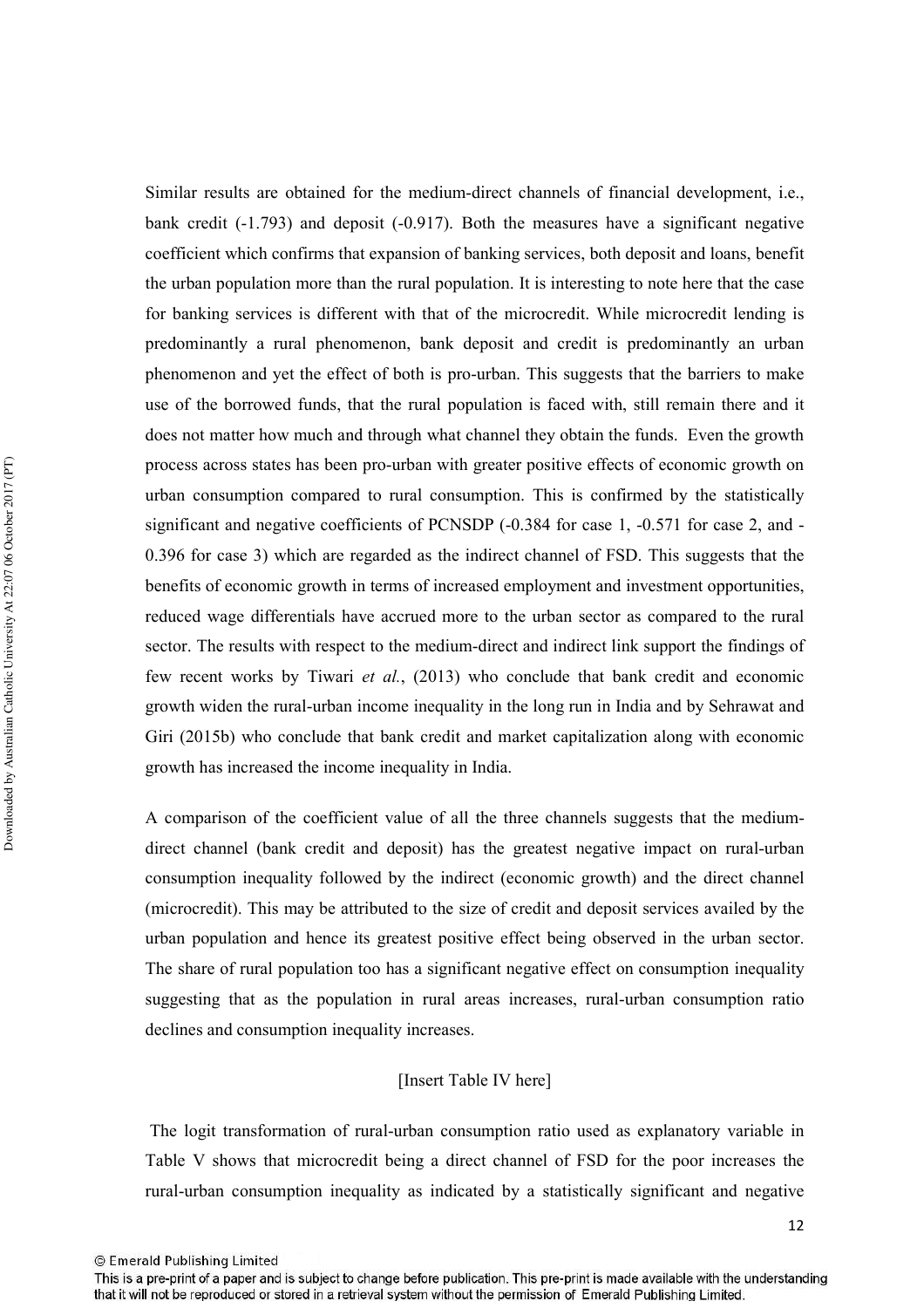coefficient value (-1.004). Similar results are obtained for the effect of medium-direct and indirect channel of financial development on consumption inequality with a negative coefficient for bank credit  $(-6.283)$ , deposits  $(-5.036)$ , and economic growth  $(-1.031)$  for case1, -1.223 for case 2, and 1.118 for case 3, respectively). The negative effect of financial development is greatest for the medium-direct channel followed by indirect, and direct channel. All the results are consistent with the results obtained in Table IV. The negative coefficients of rural population share (-0.453 for case 1, -0.312 for case 2, and -0.378 for case 3) are also consistent with Table IV indicating a negative effect increasing rural population on rural-urban consumption inequality.

This once again confirms that the effect of FSD through different channels is pro-urban in nature resulting in a declining rural-urban consumption ratio and increasing rural-urban consumption inequality.

[Insert Table V here]

#### 6. Conclusions and policy implications

This paper divides the access to finance into direct, medium-direct and indirect channels of financial sector development and finds that the effect is pro-urban in nature resulting in a declining rural-urban consumption ratio and increasing rural-urban consumption inequality. Further to the existing studies, the direct link examined in this paper suggests that even microcredit increases the rural-urban income inequality in India.

The results suggest that the efforts being put in by the Government of India to make finance work for the poor have not been effective yet. The pro-urban nature of the finance (whether through growth or credit or microcredit) questions the social banking schemes and programmes being launched by the government specifically in rural areas. Since independence, there have been certain barriers that prevent the rural households from accessing credit or making use of it. With an objective to make banking services accessible to the rural households, a large-scale bank branch expansion programme was launched during 1970s and 1980s. However, unprofitability and reaching out to the poor as well as to the lowincome rural households emerged as the key barriers. The launch of the Self-help Group Bank Linkage Programme in 1991 was a significant step towards making finance available and used by the rural population. But the programme soon faced several problems such as

This is a pre-print of a paper and is subject to change before publication. This pre-print is made available with the understanding that it will not be reproduced or stored in a retrieval system without the permission of Emerald Publishing Limited.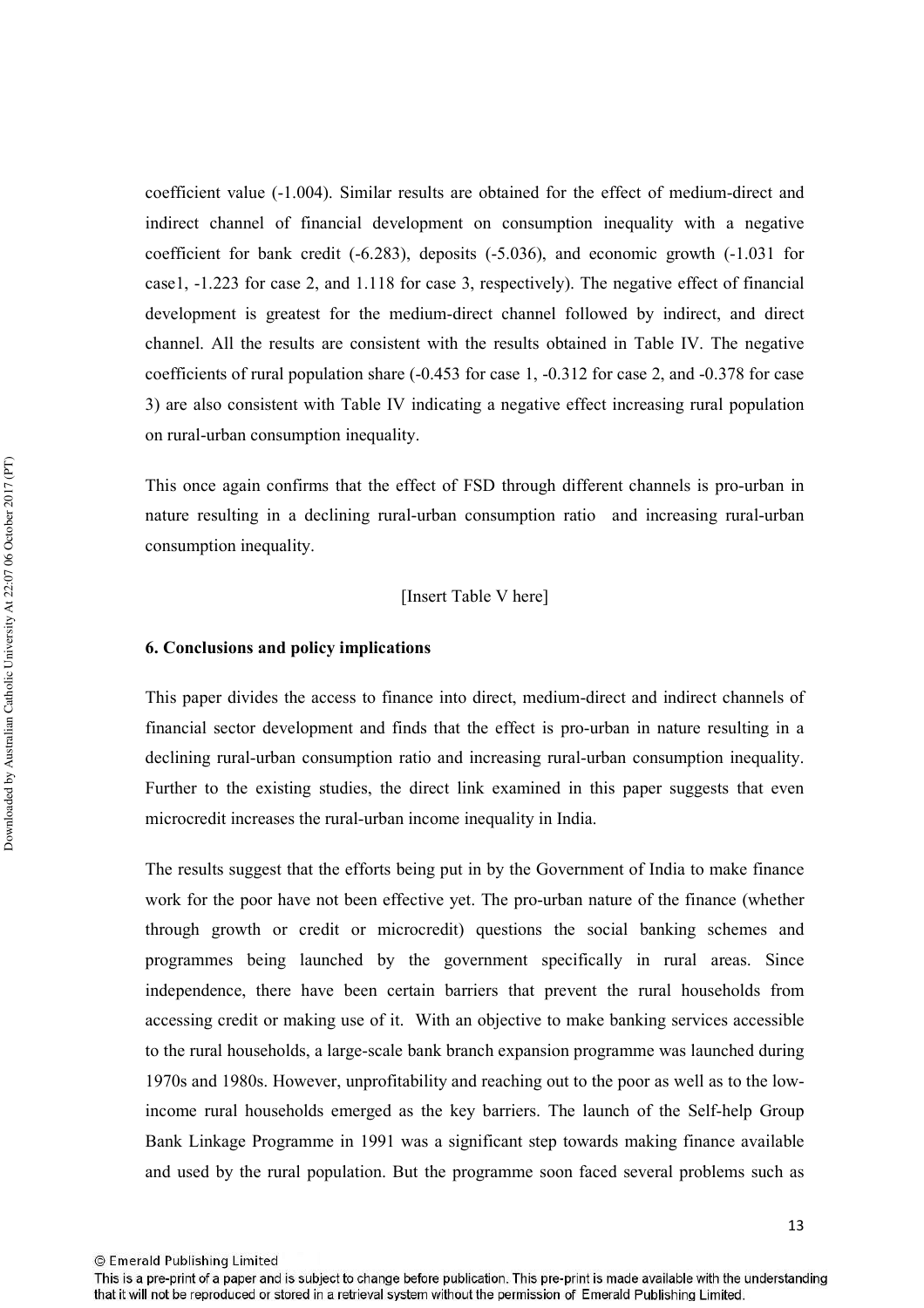mis-targeting by the financial service providers, self-exclusion by the poor in rural areas, and the debt trap. While the accessibility to financial services in rural areas improved significantly, the appropriate use of the borrowed funds soon emerged as another problem with lack of appropriate economic opportunities and insufficient loan amount being the key obstacles. The huge expenditure being incurred by the government on Self-help Group Bank Linkage Programme, the largest financial inclusion programme in India seems to have failed to deliver the desired results. There is a pressing need for specific policies that remove the barriers being faced by the rural population. Expansion of formal and semi-formal financial services needs to be supplemented with policies that address the problems in accessing the finance and ensure appropriate self-employment opportunities in rural areas to enable the borrowers to make profitable investment.

#### **Notes**

1. The states are Andhra Pradesh, Assam, Bihar, Gujarat, Haryana, Karnataka, Kerala, Madhya Pradesh, Maharashtra, Odhisa, Punjab, Rajasthan, Tamil Nadu, Uttar Pradesh and West Bengal.

2. The study considers the period starting 1999-2000 because the state-wise data on microcredit from NABARD reports is available 1999-2000 onwards.

3. In order to avoid the problem of weak instruments (Bound *et al.*, 1995), we do a correlation analysis of endogenous and instrumental variables and find a strong correlation between the two

#### **References**

Adams, D. W. and Von Pischke, J. D. (1992), "Microenterprise credit programs: Deja vu", World development, Vol. 20 No. 10, pp. 1463-1470.

Agenor, P. R. (2004), The economics of adjustment and growth, La Editorial, Universidad de P.R. San Juan, Puerto Rico.

Aghion, P. and Bolton, P. (1997), "A theory of trickle-down growth and development", The Review of Economic Studies, Vol. 64 No. 2, pp. 151-172.

© Emerald Publishing Limited

<sup>14</sup>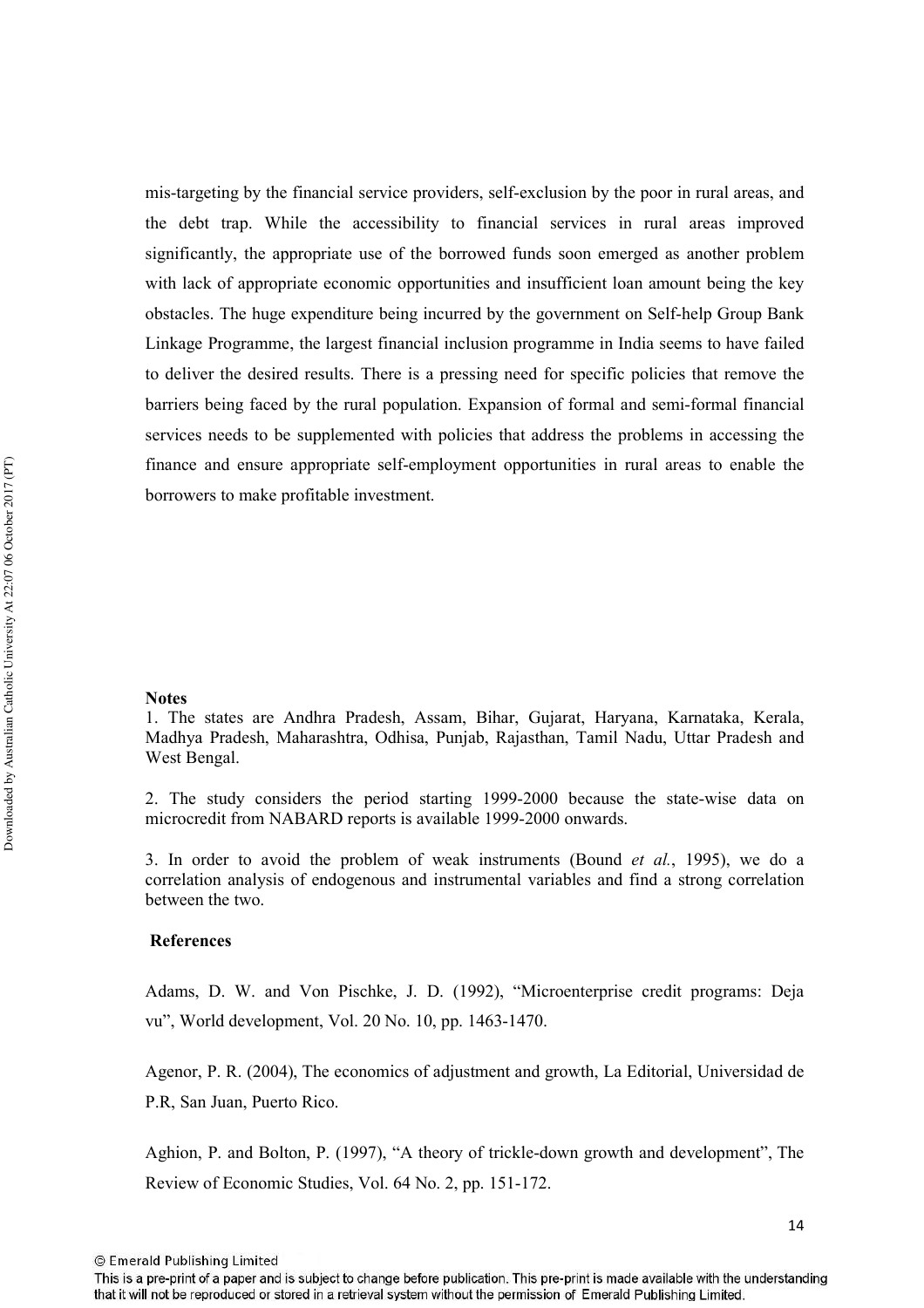Akhter, S. and Daly, K. J. (2009), "Finance and poverty: Evidence from fixed effect vector decomposition", Emerging Markets Review, Vol. 10 No. 3, pp. 191-206.

Allen, F., Qian, J. and Qian, M. (2005), "Law, finance, and economic growth in China", Journal of financial economics, Vol. 77 No. 1, pp. 57-116.

Allen, F., Chakrabarti, R., De, S. and Qian, M. (2012a), "Financing firms in India" Journal of Financial Intermediation, Vol. 21 No. 3, pp. 409-445.

Allen, F., Carletti, E., Cull, R., Oian, J., Senbet, L. and Valenzuela, P. (2012b). "Resolving the African financial development gap: cross-country comparisons and a within-country study of Kenya", in Edwards, S., Johnson, S. and Weil, D. (Eds.), NBER Volume on African Economic Successes, University of Chicago Press, Chicago.

Ang, J. B. (2010), "Finance and inequality: the case of India", Southern Economic Journal, Vol. 76 No. 3, pp. 738-761.

Armendariz de Aghion, B. and Morduch, J. (2005), The Economics of Micro-finance, MIT Press, Cambridge, MA.

Ayyagari, M., Beck, T. H. L. and Hoseini, M. (2013), "Finance and poverty: Evidence from India", working paper 9497, CEPR.

Banerjee, A. and Newman, A. (1993), "Occupational Choice and the Process of Development", Journal of Political Economy, Vol. 101 No. 2, pp. 274–98.

Baneriee, A., Duflo, E., Glennerster, R. and Kinnan, C. (2009), "The Miracle - of Microfinance? Evidence from a Randomized Evaluation", working paper 18950, MIT.

Basu, P. and Srivastava, P. (2005). "Scaling-up microfinance for India's rural poor", working paper 3646, World Bank Policy Research Division, World Bank, Washington, DC.

Beck, T., Demirguc-Kunt, A. and Levine, R. (2004), "Finance, inequality and poverty: crosscountry evidence", working paper 3338, World Bank, Washington DC.

© Emerald Publishing Limited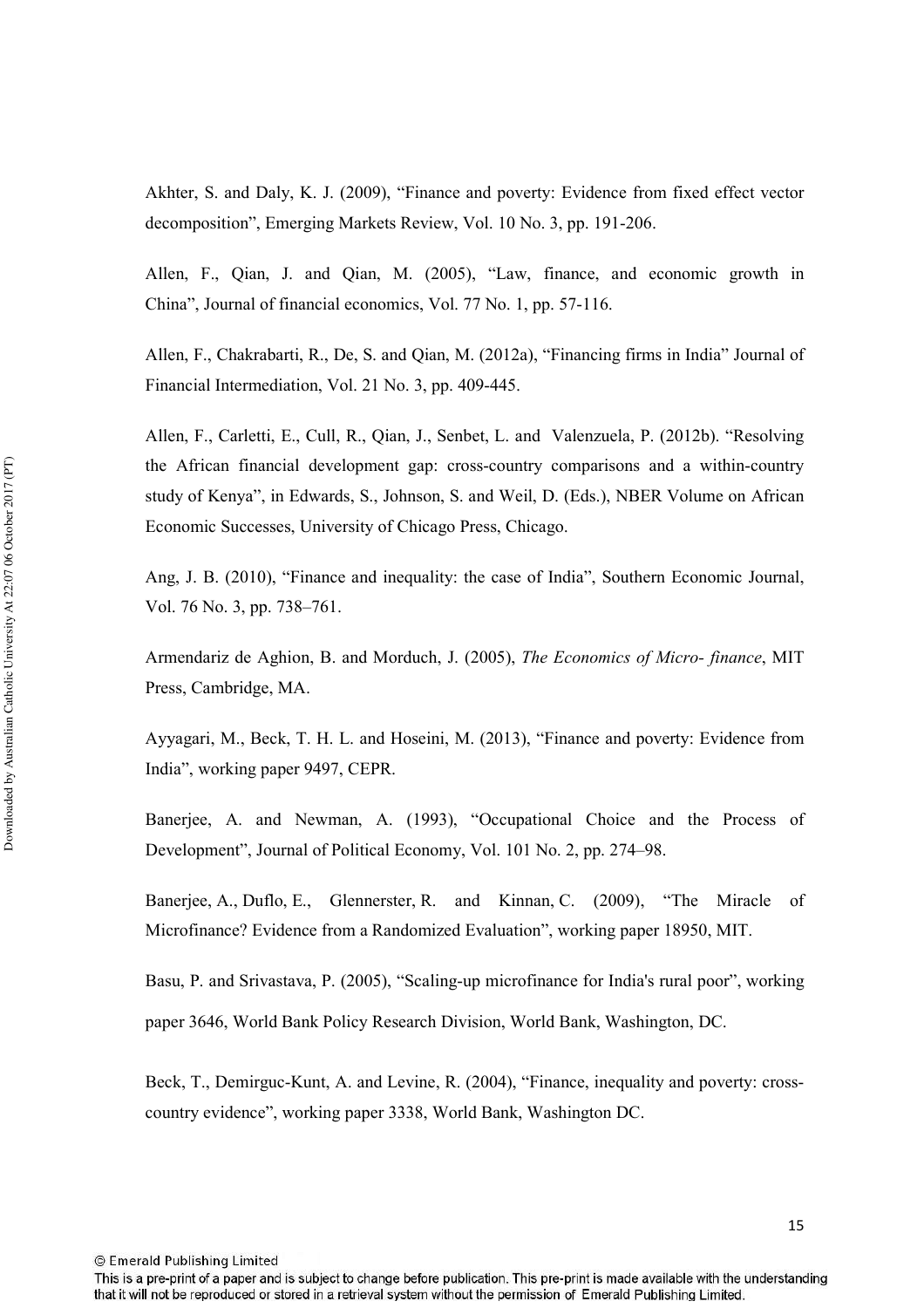Beck, T., Levine, R. and Levkov, A. (2010), "Big Bad Banks? The Winners and Losers from Bank Deregulation in the United States", The Journal of Finance, Vol. 65 No. 5, pp. 1637-1667

Bruhn, M. and Love, I. (2014), "The Real Impact of Improved Access to Finance: Evidence from Mexico", The Journal of Finance, Vol. 69 No. 3, pp.  $1347-1376$ .

Burgess, R. and Pande, R. (2005), "Do rural banks matter? Evidence from the indian social banking experiment", The American economic review, Vol. 95 No. 3, pp. 780-795.

Calderon, C. and Liu, L. (2003), "The Direction of Causality Between Financial Development and Economic Growth", Journal of Development Economics, Vol. 72 No. 1, pp. 321-334.

Chen, M. A.,  $\&$  Snodgrass, D. (2001). Managing resources, activities, and risk in urban India: The impact of SEWA Bank. *Washington, DC: AIMS*.Choubey, B. N. (1983), *Agricultural* banking in India, National Publishing House, New Delhi.

Coleman, Brett E. (1999), "The Impact of Group Lending in Northeast Thailand", Journal of Development Economics, Vol. 60, No. 1, pp. 105-41.

Christen, R. P. (1997), *Banking Services for the Poor: Managing for Financial Success*, ACCION International, Boston.

Coleman, B. E. (2006), "Microfinance in Northeast Thailand: Who benefits and how much?", World Development, Vol. 34 No. 9, pp. 1612-1638.

Datt, G. and Ravallion, M. (1992), "Growth and redistribution components of changes in poverty measures: A decomposition with applications to Brazil and India in the 1980s", Journal of development economics, Vol. 38 No. 2, pp. 275-295.

Develtere, P. and Huybrechts, A. (2002), "Evidence on the social and economic impact of Grameen Bank and BRAC on the poor in Bangladesh", Higher Institute of Labour Studies, Katholieke University, Leuven, Belgium.

© Emerald Publishing Limited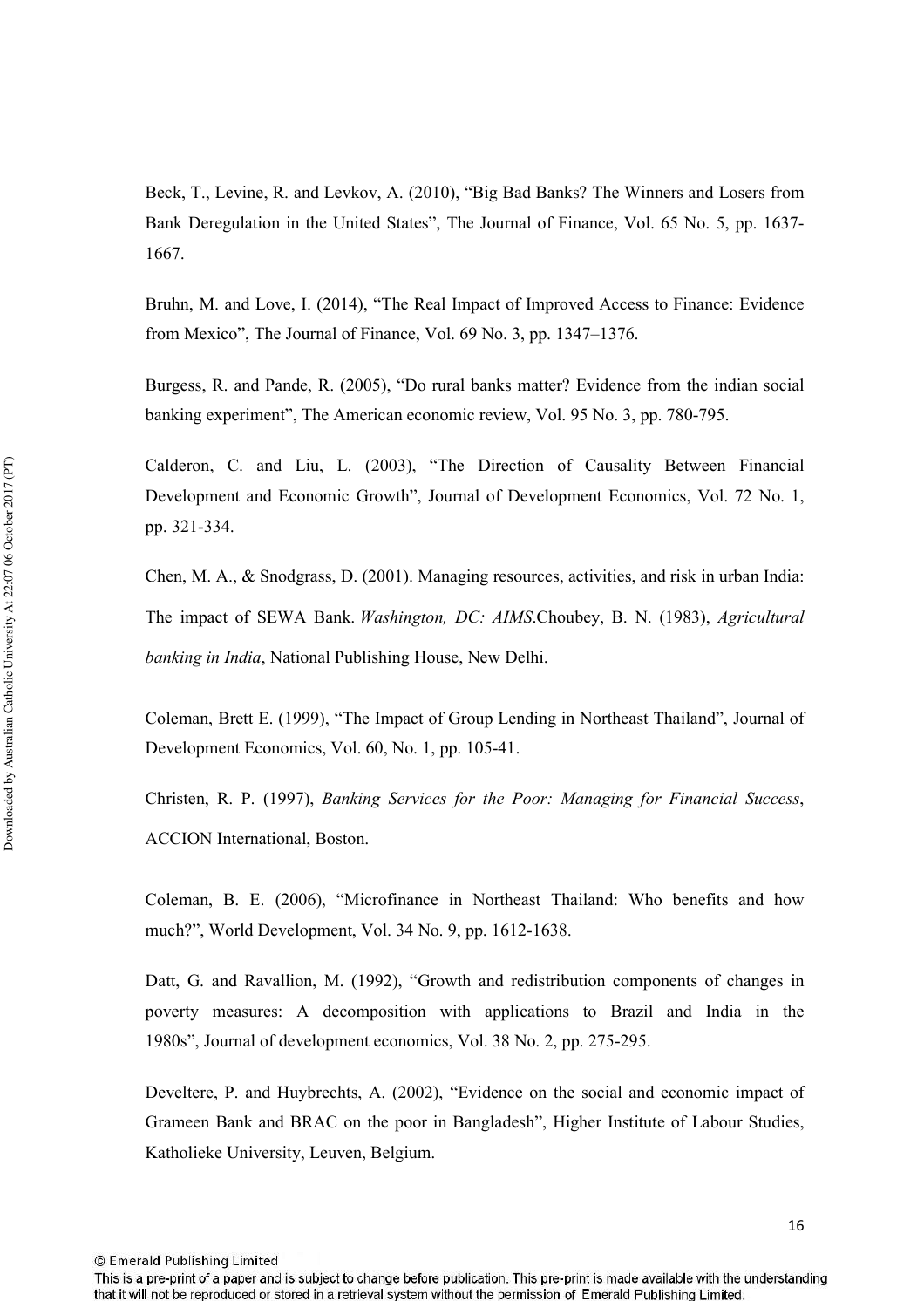DFID. (2004). "The Importance of Financial Sector Development for Growth and Poverty Reduction", working paper, Department for International Development, London.

Dollar, D. and Kraay, A. (2002), "Growth is Good for the Poor", Journal of Economic Growth, Vol. 7 No. 3, pp. 195–225.

Durbin, J. (1954), "Errors in variables", Review of the International Statistical Institute, Vol. 22, pp. 23-32.

Eastwood, R. and Lipton, M. (2002). "Pro-poor growth and pro-growth poverty reduction: meaning, evidence, and policy implications", Asian development review, Vol. 18 No. 2, pp. 22-58.

Fisher, T. and Sriram, M. S. (2002), Beyond micro-credit: Putting development back into *micro-finance*, Vistaar Publications, New Delhi and Oxfam and New Economics Foundation, Oxford.

Gadenne, L. and Vasudevan, V. (2007), "How do women in mature SHGs save and invest their money? : Evidence from Self Help Groups in India", working paper 18, Centre for Microfinance, Institute for Financial Management and Research, Chennai.

Galor, O. and Zeira, J. (1993), "Income Distribution and Macroeconomics" The Review of Economic Studies, Vol. 60 No. 1, pp. 35–52.

Galor, O. and Tsiddon, D. (1996), "Income Distribution and Growth: The Kuznets Hypothesis Revisited", Economica, Vol. 63, pp. 103–17.

Gaonkar, R. R. (2001), "Working and impact of self-help groups in Goa". Indian Journal of Agricultural Economics, Vol. 56 No. 3, pp. 471.

George, A. (2005). India untouched: The forgotten face of rural poverty. Writer's Collective. New York.

© Emerald Publishing Limited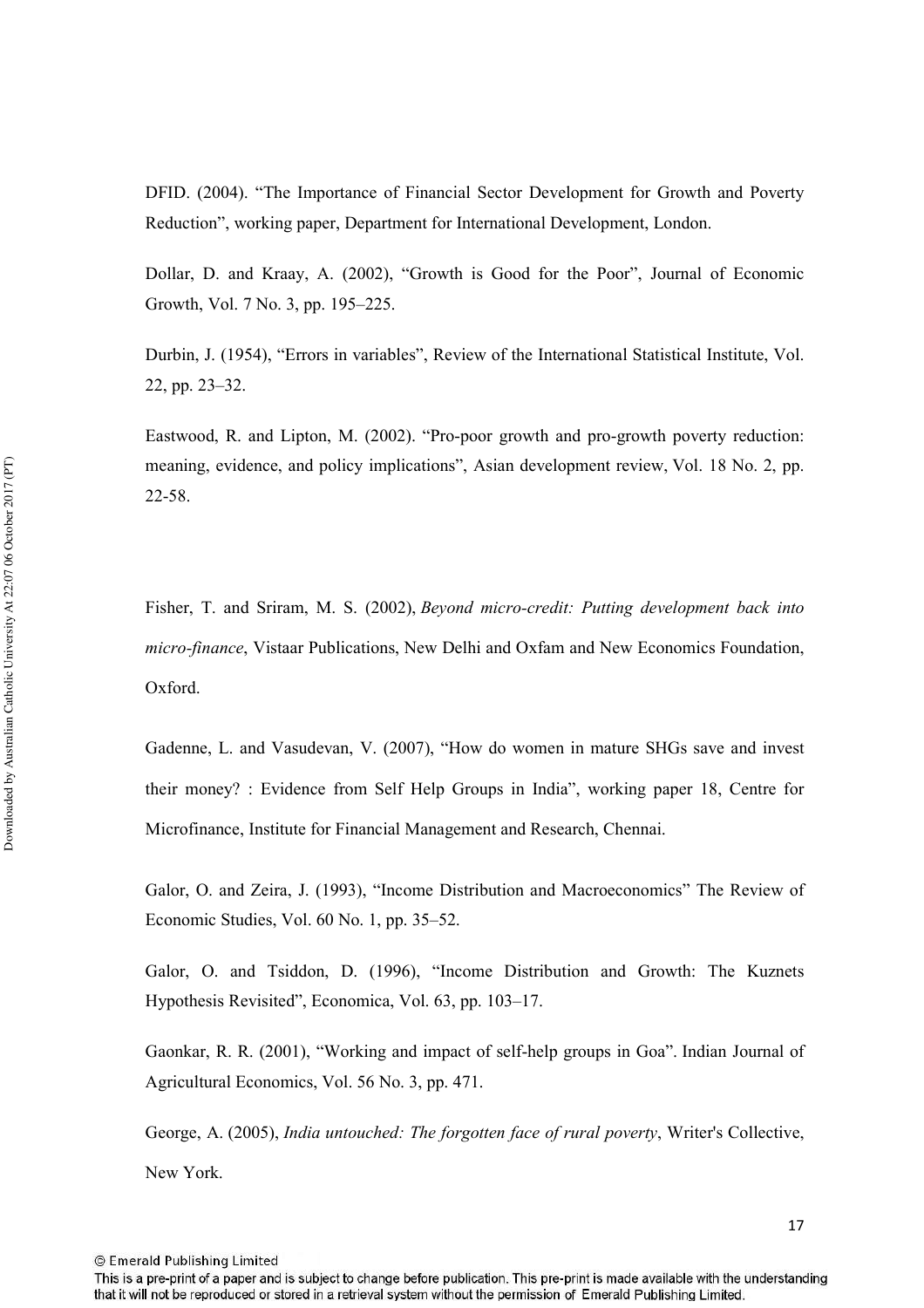Goldsmith, R. W. (1969), Financial structure and development, Yale University Press, New Haven.

Greenwood, J. and Jovanovic, B. (1990), "Financial development, growth, and the distribution of income", Journal of Political Economy, Vol. 98 No. 5, pp. 1076–1107.

Gundannavar, V. R. (1992), "Social Banking: Some Macro Issues", SBI Monthly Review, Vol. 31 No. 3.

Haber, S. (2005), "Mexico's experiments with bank privatization and liberalization, 1991– 2003", Journal of Banking & Finance, Vol. 29 No. 8, pp. 2325-2353.

Hansen, L. P. (1982), "Large sample properties of generalized method of moments estimators", Econometrica, Vol. 50, pp. 1029–54.

Haughton, J., Haughton, D. and Phong, N. (2001), Living Standards During an Economic Boom: The Case of Vietnam, UNDP and Statistical Publishing House, Hanoi.

Hausman, J. A. (1978), "Specification tests in econometrics", Econometrica, Vol. 46, pp.  $1251 - 71$ 

Honohan, P. (2004a), "Financial development, growth and poverty: How close are the links". in Goodhart, C. A. E. (Ed.), Financial Development and Economic Growth: Explaining the links, Palgrave Macmillan, London

Hulme, D. and Mosley, P. (1996), Finance Against Poverty: Effective Institutions for Lending to Small Farmers and Micro-Enterprises in Developing Countries, Routledge, London.

Jalilian, H. and Kirkpatrick, C. (2005), "Does Financial Development Contribute to Poverty Reduction?" Journal of Development Studies, Vol. 41 No. 4, pp. 636–56.

Jeanneney, S. G. and Kpodar, K. (2011), "Financial development and poverty reduction: Can there be a benefit without a cost?", The Journal of Development Studies, Vol. 47 No. 1, pp. 143-163.

© Emerald Publishing Limited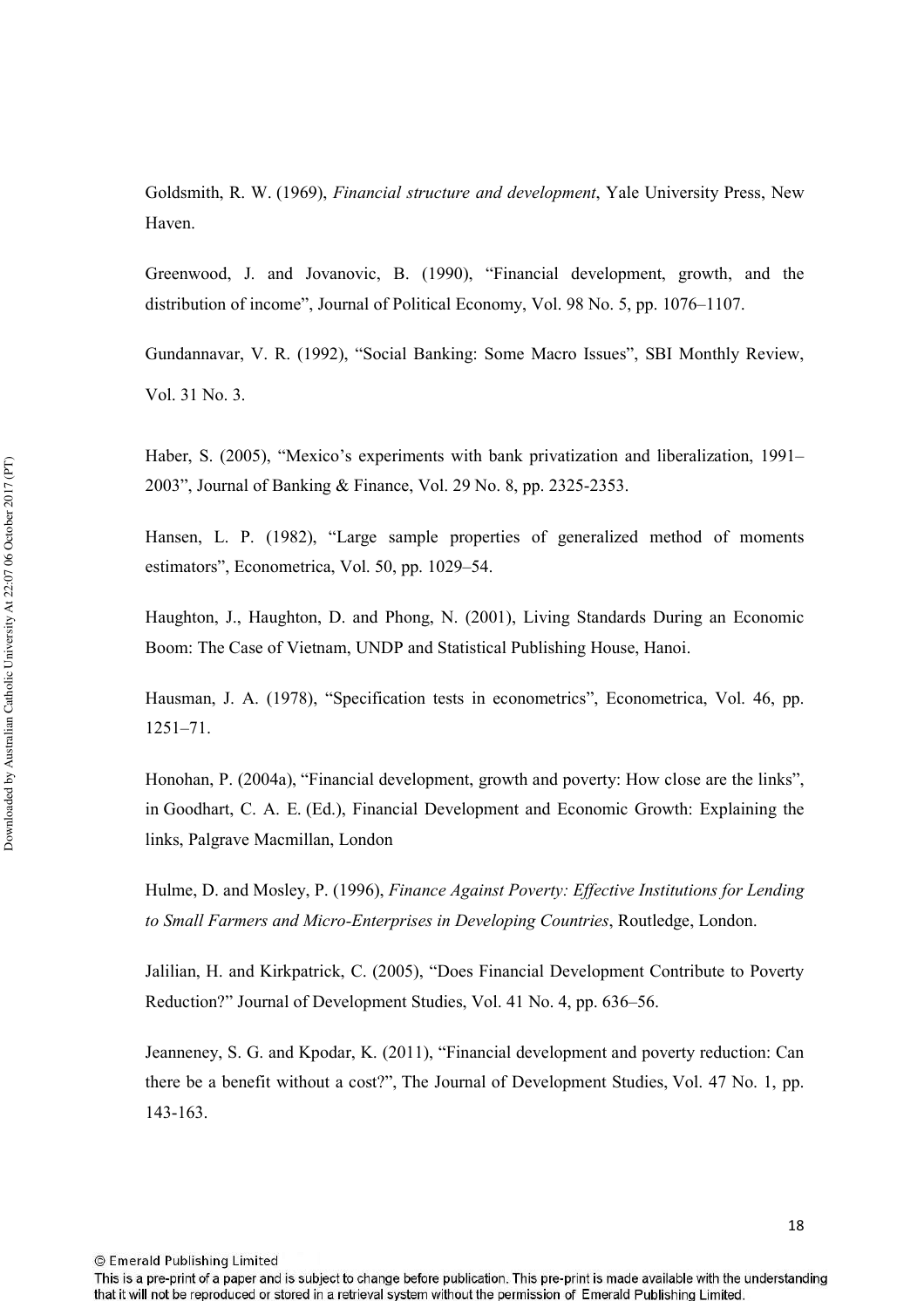Kalpana, K. (2008), "The Vulnerability of "Self Help": Women and Microfinance in South India", working paper 303, Institute of Development Studies, United Kingdom.

Kar, M., Nazlioglu, S. and Agir, H. (2011), "Financial development and economic growth nexus in the MENA countries: bootstrap panel granger causality analysis", Economic Modelling, Vol. 28 No. 1, pp. 685-693.

Karlan, D. and Zinman, J. (2010), "Expanding credit access: Using randomized supply decisions to estimate the impacts", Review of Financial Studies, Vol. 23 No. 1, pp. 433-464.

Khandker, S. (1998), Fighting Poverty with Microcredit: Experience in Bangladesh, Oxford University Press, New York.

Khandker, S. (2001), "Does Micro-finance Really Benefit the Poor? Evidence from Bangladesh", paper presented at the Asia and Pacific Forum on Poverty: Reforming Policies and Institutions for Poverty Reduction, 5–9 February, Manila.

Khandker, S. R. (2003), "Micro-finance and Poverty: Evidence Using Panel Data from Bangladesh", World Bank Policy Research Working Paper, No. 2945, World Bank, Washington, DC.

Khandker, S. R.; Hussain, S.; and Zahed, K. (1998), "Income and Employment Effects of Microcredit Programmes: Village-level Evidence from Bangladesh", Journal of Development Studies, Vol. 35, No. 2, pp. 96-124.

King, R. G. and Levine, R. (1993), "Financial Intermediation and Economic Development". in "Financial Intermediation in the Construction of Europe", in Mayer, C. and Vives, X. (Eds.), Centre for Economic Policy Research, London, pp.156-89

Klasen, S. (2003), "In Search of the Holy Grail: How to Achieve Pro-Poor Growth?" working paper 96, Ibero-America Institute for Economic Research, Georg-August-University, Gottingen.

Kochar, A. (2005), "Social banking and poverty: A micro-empirical analysis of the Indian experience", working paper, Stanford Center for International Development, Stanford University, Stanford.

This is a pre-print of a paper and is subject to change before publication. This pre-print is made available with the understanding that it will not be reproduced or stored in a retrieval system without the permission of Emerald Publishing Limited.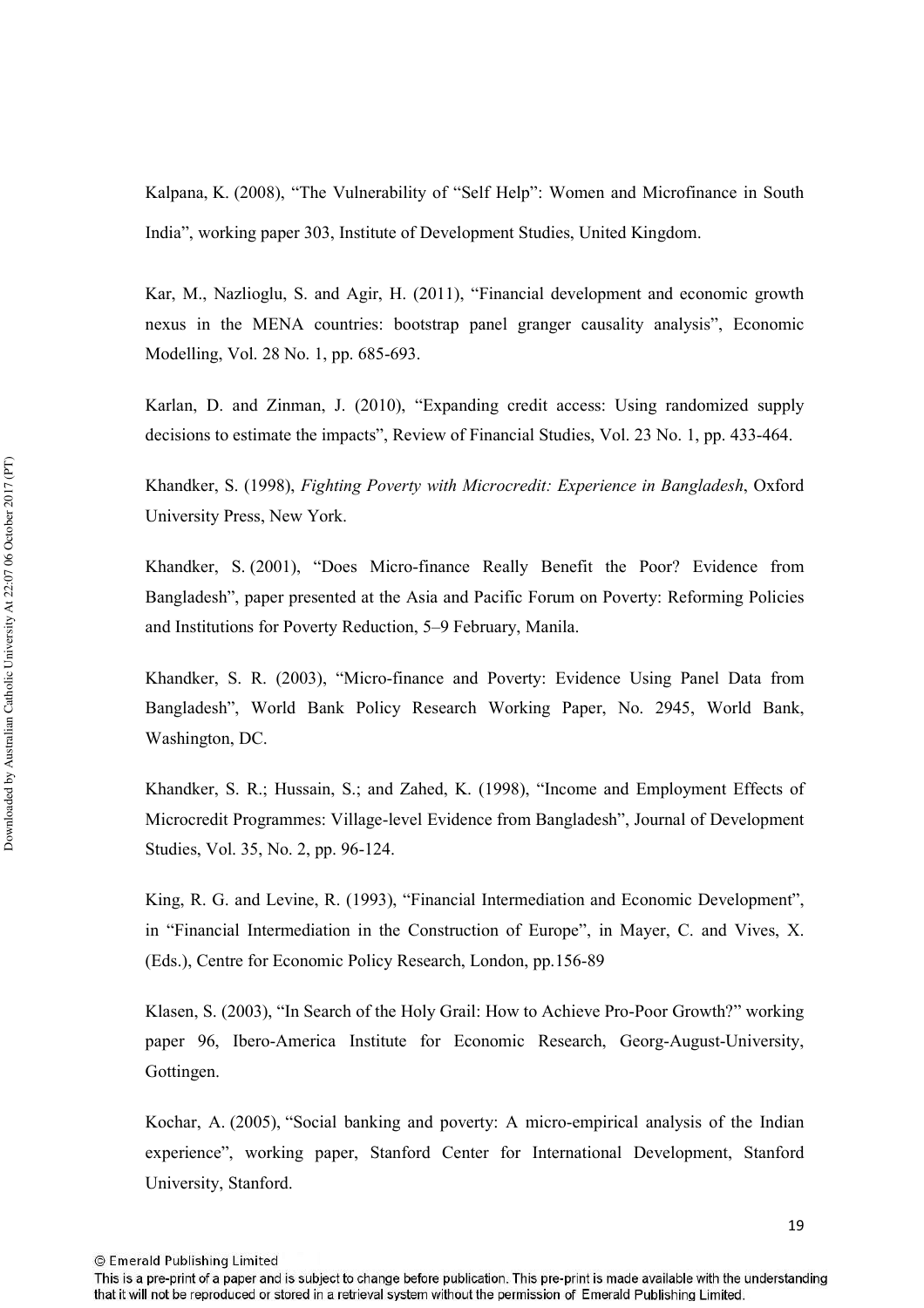Kuznets, S. (1955), "Economic Growth and Income Inequality", The American Economic Review, Vol. 45 No. 1, pp. 1-28.

Kuznets, S. (1963), "Quantitative Aspects of the Economic Growth of Nations", Economic Development and Cultural Change, Vol. 11 No. 1, pp. 1–80.

Li, H., Squire, L. and Zou, H. F. (1998), "Explaining international and intertemporal variations in income inequality", The Economic Journal, Vol. 108 No. 446, pp. 26-43.

McCulloch, N. and Baulch, B. (2000). "Simulating the impact of policy upon chronic and transitory poverty in rural Pakistan", The Journal of Development Studies, Vol. 36 No. 6, pp. 100-130.

McKenzie, D., De Mel, S. and Woodruff, C. (2008), "Returns to capital: Results from a randomized experiment", Quarterly Journal of Economics, Vol. 123 No. 4, pp. 1329–1372.

Menyah, K., Nazlioglu, S. and Wolde-Rufael, Y. (2014), "Financial development, trade openness and economic growth in African countries: new insights from a panel causality approach", Economic Modelling, Vol. 37, pp. 386–394.

Misra, A. (2006), "Micro Finance in India and Millennium Development Goals: Maximizing Impact on Poverty", Discussion Paper for Workshop on World Bank, Singapore. Mookherjee, D. and Ray, D. (2003), "Persistent inequality", The Review of Economic Studies, Vol. 70 No. 2, pp. 369-393.

Mookheriee, D. and Ray, D. (2010). "Inequality and markets: some implications of occupational diversity". American Economic Journal: Microeconomics, Vol. 2 No. 1, pp. 38-76.

Morduch, J. (1998), "Does Microfinance Really Help the Poor? New Evidence from Flagship Programs in Bangladesh", Research Program in Development Studies Working Paper, No. 198, Woodrow Wilson School of Public and International Affairs, Princeton University, Princeton, New Jersey.

Morduch, J. and Haley, B. (2002), "Analysis of the effects of microfinance on poverty reduction", working paper 1014, New York University, New York.

© Emerald Publishing Limited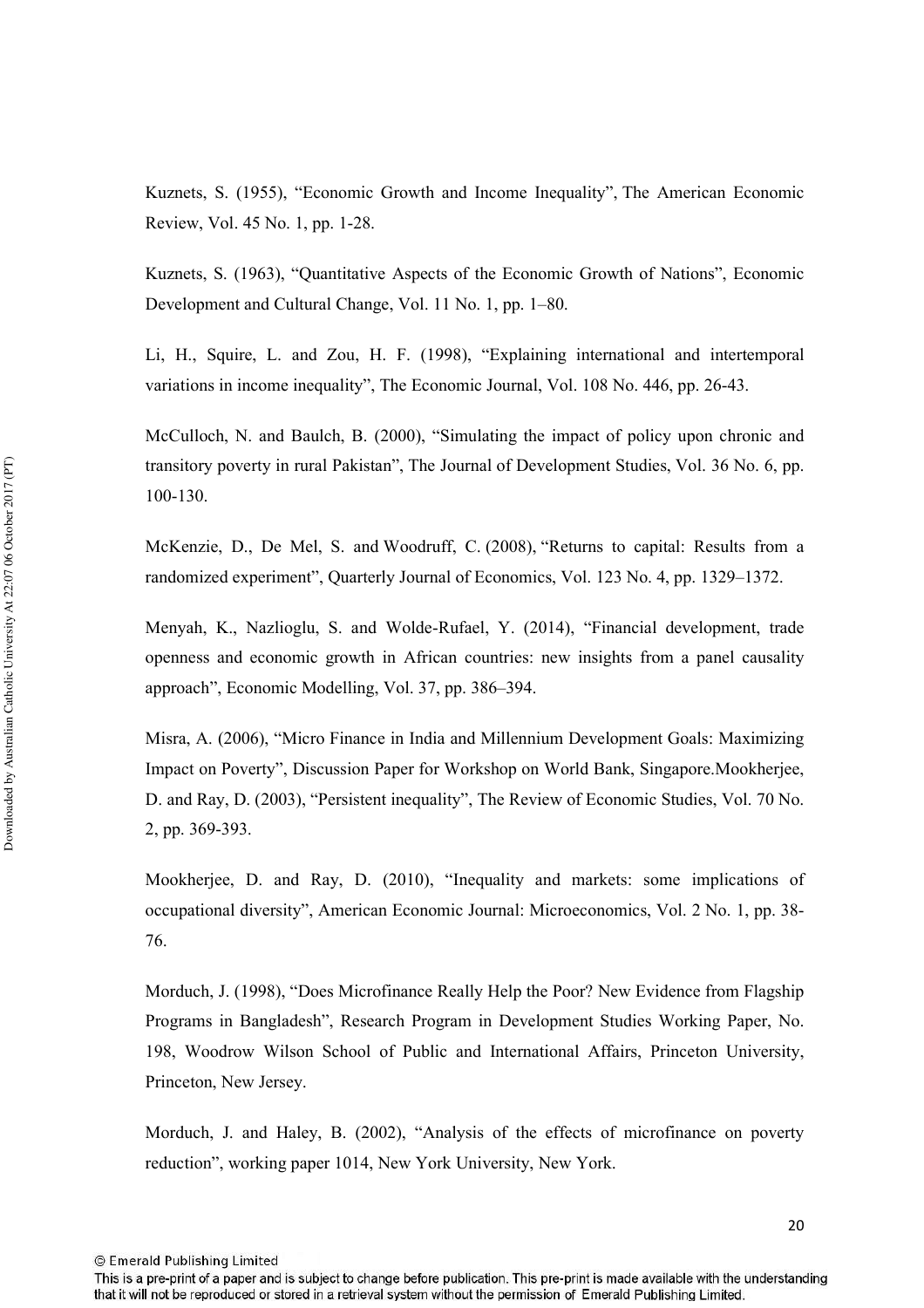Mukherjee, A. K. (2014), "Microfinance and credit to the ultra poor", International Journal of Social Economics, Vol. 41 No. 10, pp. 975-993.

Mukherjee, A. K. (2015), "Empowerment through government subsidized microfinance program: do caste and religion matter?", International Journal of Social Economics, Vol. 42 No. 1, pp. 2-18.

Mundial, B. (2001), World development report 2000/2001: attacking poverty, Oxford University Press, Washington, D.C.

Murty, G. R. K (2008), "Rural credit: A new model of credit delivery for inclusive growth", The ICFAI Journal of Governance and Public Policy, Vol. 3, pp. 49-66.

National Bank for Agriculture and Rural Development (NABARD) (1999), Task Force Report on Supportive Policy and Regulatory Framework for Micro Finance, NABARD, India.

Navajas, S., Schreiner, M., Meyer, R. L., Gonzalez-Vega, C., and Rodriguez-Meza, J. (2000), "Microcredit and the Poorest of the Poor: Theory and Evidence from Bolivia", World development, Vol. 28 No. 2, pp. 333-346.

Nguyen, B. T., Albrecht, J. W., Vroman, S. B. and Westbrook, M. D. (2007), "A quantile regression decomposition of urban–rural inequality in Vietnam", Journal of Development Economics, Vol. 83 No. 2, pp. 466-490.

Odhiambo, N.M. (2009). "Finance-growth-poverty nexus in South Africa: a dynamic causality linkage", The Journal of Socio-Economics, Vol. 38 No. 2, pp. 320–325.

Odhiambo, N.M. (2010a), "Is financial development a spur to poverty reduction? Kenya's experience", Journal of Economic Studies, Vol. 37 No. 3, pp. 343–353.

Odhiambo, N.M. (2010b), "Financial deepening and poverty reduction in Zambia: an empirical investigation", International Journal of Social Economics, Vol. 37 No. 1, pp. 41– 53.

This is a pre-print of a paper and is subject to change before publication. This pre-print is made available with the understanding that it will not be reproduced or stored in a retrieval system without the permission of Emerald Publishing Limited.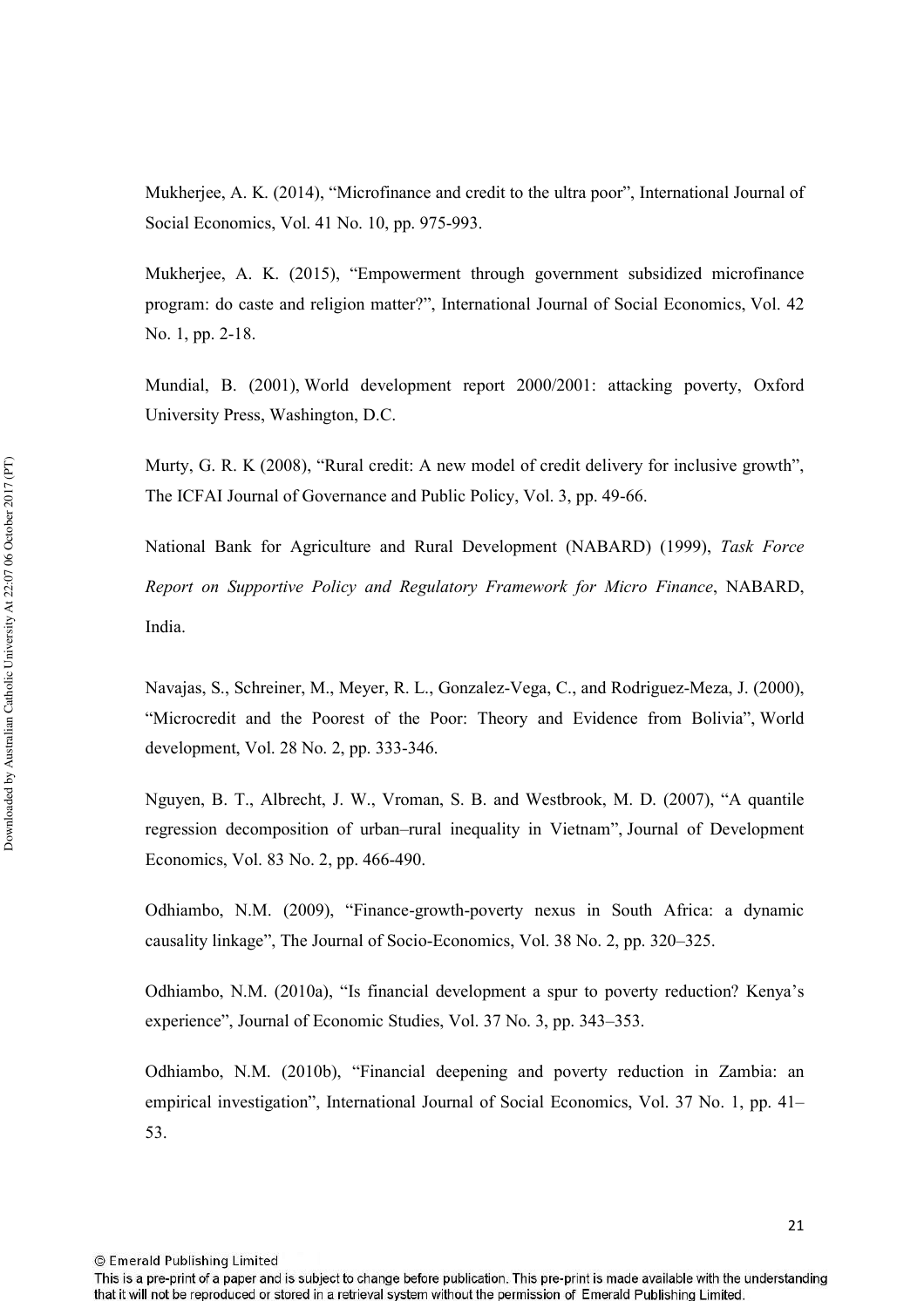Pagano, M. and Pica, G. (2012), "Finance and employment", Economic Policy, Vol. 27 No. 69, pp. 5-55.

Panagariya, A. (2006), "Bank branch expansion and poverty reduction: A comment". working paper, Columbia University.

Perotti, R. (1993), "Political equilibrium, income distribution, and growth", The Review of Economic Studies, Vol. 60 No. 4, pp. 755-776.

Pradeep, R. and Garg, A. (2013), Financial Inclusion – Viable Opportunities in Urban India. Chhayadeep Press, India.

Rajan, R. G. and Zingales, L. (2004), Saving capitalism from the capitalists: Unleashing the power of financial markets to create wealth and spread opportunity, Princeton University Press. Priceton.

Remenyi, J. and Quinones, B. (2000), Microfinance & Poverty Alleviation: Case Studies from Asia and the Pacific, Pinter, New York.

Reserve Bank of India (2015), Basic Statistical Returns of Scheduled Commercial Banks in India, Vol. 44.

Rogaly, B. (1996), "Micro-finance evangelism, 'destitute women', and the hard selling of a new anti-poverty formula", Development in Practice, Vol. 6 No. 2, pp. 100-112.

Rutherford, S. (2000), The Poor and Their Money, Oxford University Press, New Delhi.

Sehrawat, M. and Giri, A. K. (2015a), "Financial development, poverty and rural-urban income inequality: evidence from South Asian countries", Quality & Quantity, pp.  $1-14$ .

Sehrawat, M. and Giri, A. K. (2015b), "Financial development and income inequality in India: an application of ARDL approach" International Journal of Social Economics, Vol. 42 No. 1, pp. 64-81.

Shahbaz, M. and Islam, F. (2011), "Financial Development and Income Inequality in Pakistan: an application of ARDL Approach", Journal of Economic Development, Vol. 36 No. 1, pp. 35-58.

This is a pre-print of a paper and is subject to change before publication. This pre-print is made available with the understanding that it will not be reproduced or stored in a retrieval system without the permission of Emerald Publishing Limited.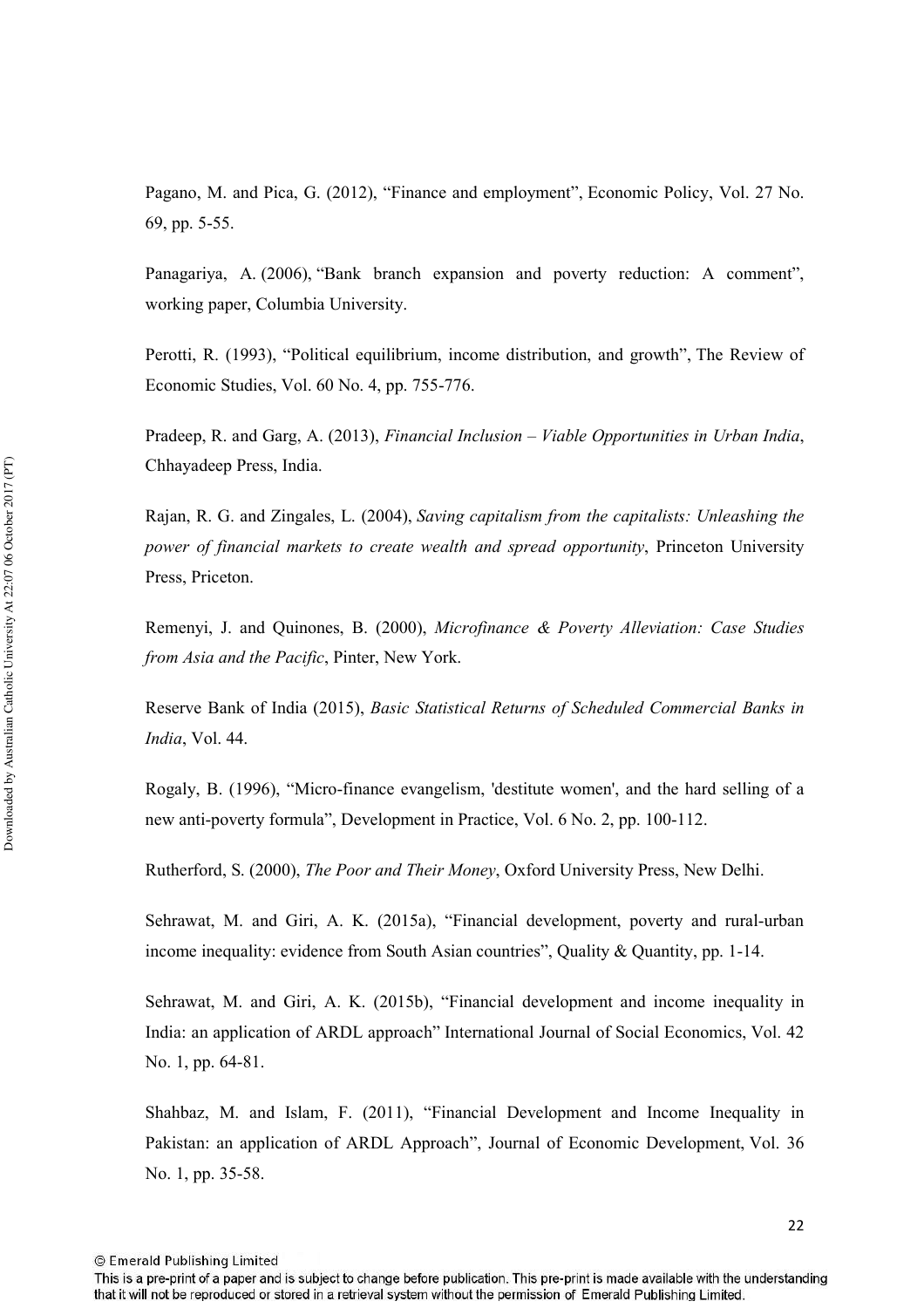Stiglitz, J. E. (1999), "More instruments and broader goals: moving toward the Post-Washington consensus", WIDER Annual Lecture, Helsinki, Finland.

Tiwari, A. K., Shahbaz, M. and Islam, F. (2013), "Does financial development increase ruralinequality? the of Indian urban income Cointegration analysis  $in$ case economy", International Journal of Social Economics, Vol. 40 No. 2, pp. 151-168.

Todaro, M. (1997), *Economic Development*, Addison Wesley Longman Ltd., New York.

Wright, G. A. (2000), Microfinance systems: Designing quality financial services for the poor, Zed Books, London.

Wu, D. (1973), "Alternative tests of independence between stochastic regressors and disturbances", Econometrica, Vol. 41, pp. 733–50.

Wu, D. (1974), "Alternative tests of interdependence between stochastic regressors and disturbances: finite sample results", Econometrica, Vol. 42, pp. 529–46.

#### **Biographies**

Atul Mehta is a doctoral scholar in Economics area at Indian Institute of Management Indore. He has four years of research experience with leading research institutes in India. His research interests include inclusive finance, financial institutions and development, education and healthcare economics. He has authored several research papers in national conferences and journals.

Dr. Joysankar Bhattacharya is an Assistant Professor in Economics Department at Indian Institute of Management Indore. He has more than a decade of research and teaching experience at post graduate level. He has authored a number of research papers in international journals and conferences

© Emerald Publishing Limited

23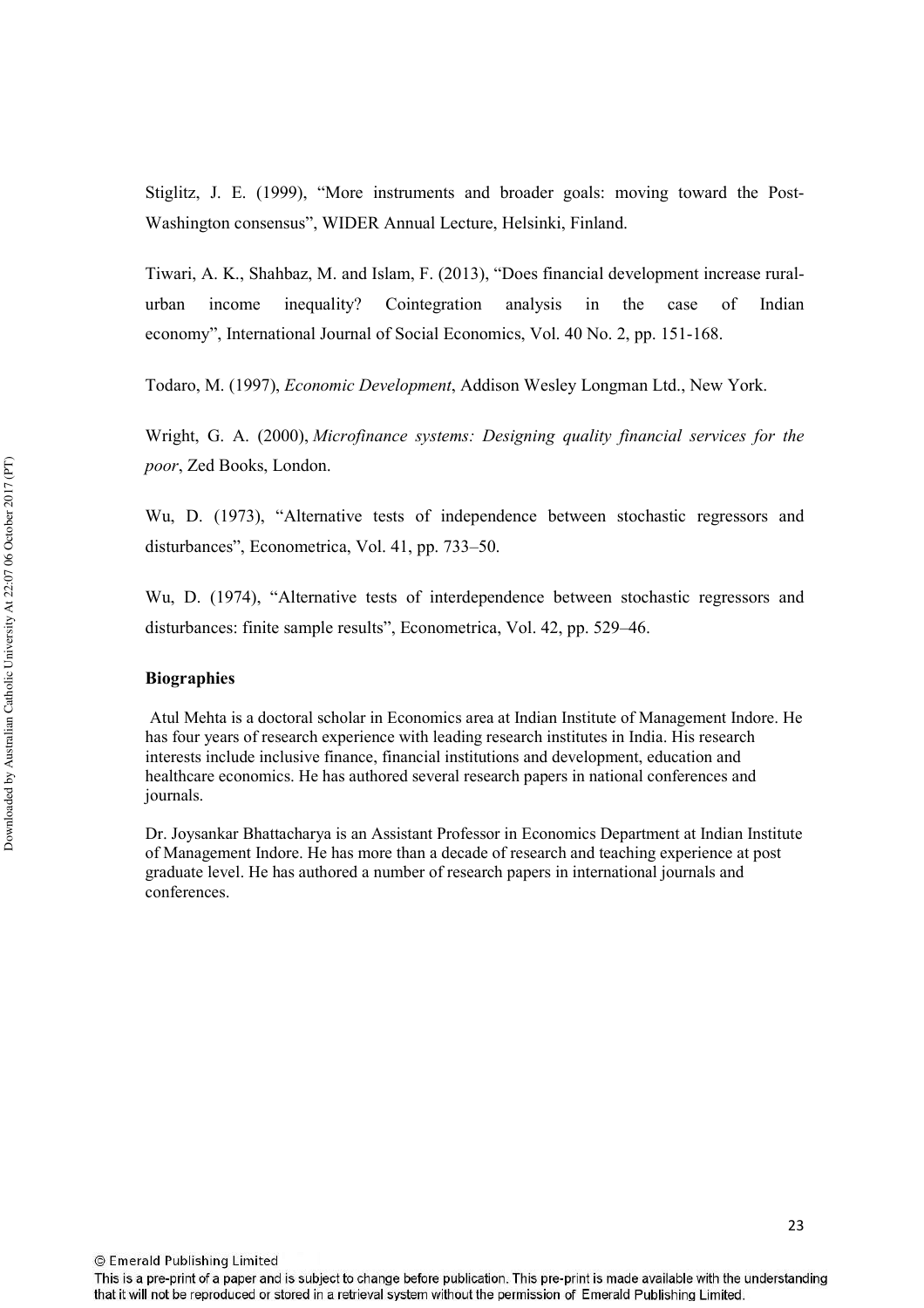

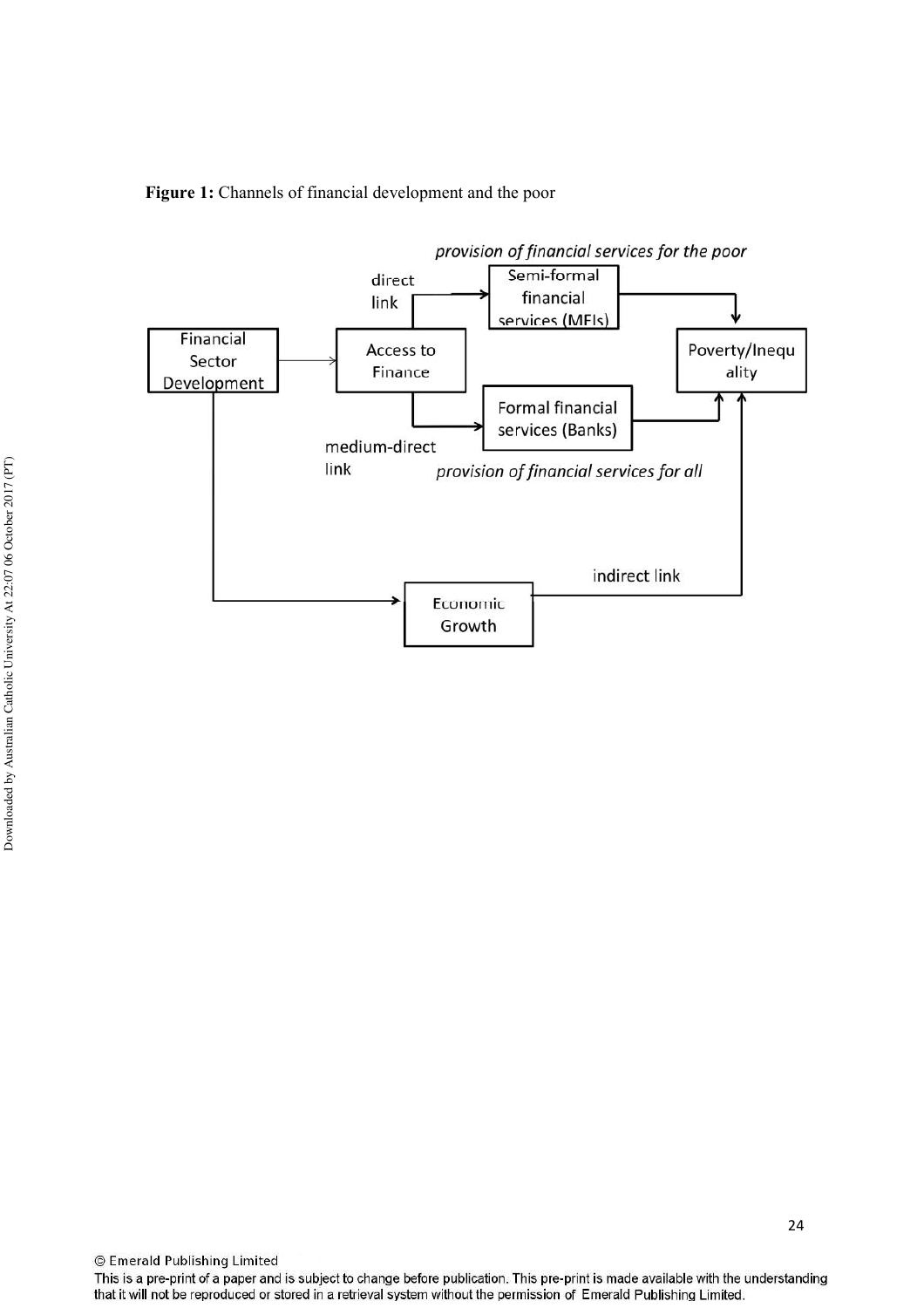## Table I: Summary statistics

|                         | N   | Minimum  | Maximum | Mean  | Std. Deviation |
|-------------------------|-----|----------|---------|-------|----------------|
| <b>Rural MPCE</b>       | 165 | 325.5    | 1201.9  | 583.1 | 153.0          |
| <b>Urban MPCE</b>       | 165 | 552.1    | 1537.7  | 941.2 | 192.5          |
| Rural-urban Inequality  | 165 | 4224     | .8315   | .6208 | .0948          |
| Microcredit             | 165 | .0000    | .0638   | .0063 | .0112          |
| <b>Bank Credit</b>      | 165 | .1063    | 1.9677  | .5253 | .3222          |
| <b>Bank Deposit</b>     | 165 | .2656    | 1.5594  | .5869 | .2010          |
| <b>Rural Population</b> | 165 | 50.51    | 89.54   | 70.66 | 10.59          |
| <b>PCNSDP</b> Growth    | 165 | $-.0688$ | .2574   | .1014 | .0600          |

## Table II: Correlations between MPCE and FSD variables

|                         | Rural       | Urban       | Microcre  | Bank        | Bank      | Rural                 | <b>PCNSDP</b> |
|-------------------------|-------------|-------------|-----------|-------------|-----------|-----------------------|---------------|
|                         | <b>MPCE</b> | <b>MPCE</b> | dit       | Credit      | Deposit   | Population            | Growth        |
| <b>Rural MPCE</b>       | 1           |             |           |             |           |                       |               |
| Urban<br><b>MPCE</b>    | $.770***$   |             |           |             |           |                       |               |
| Microcredit             | $.146*$     | $.283***$   |           |             |           |                       |               |
| <b>Bank Credit</b>      | $.287***$   | $.597***$   | $.434***$ |             |           |                       |               |
| Bank<br>Deposit         | $.273***$   | $.473***$   | .120      | $.791***$   |           |                       |               |
| <b>PCNSDP</b><br>Growth | $.206***$   | $.333***$   | $.293***$ | $-.361$ *** | $.207***$ | $-.187$ <sup>**</sup> |               |

\*. Correlation is significant at the 0.1 level (2-tailed)

\*\*. Correlation is significant at the 0.05 level (2-tailed)

\*\*\*. Correlation is significant at the 0.01 level (2-tailed)

#### Table III: Correlations between the dependent and independent variables

|                     | Rural-Urban           |             | Bank      | Bank                        | Rural      | <b>PCNSDP</b> |
|---------------------|-----------------------|-------------|-----------|-----------------------------|------------|---------------|
|                     | Inequality            | Microcredit | Credit    | Deposit                     | Population | Growth        |
| Rural-urban         |                       |             |           |                             |            |               |
| inequality          |                       |             |           |                             |            |               |
| Microcredit         | $-.141$ <sup>*</sup>  |             |           |                             |            |               |
| <b>Bank Credit</b>  | $-.276$ ***           | $.434***$   |           |                             |            |               |
| <b>Bank Deposit</b> | $-143***$             | .120        | $.791***$ |                             |            |               |
| Rural               | $-.087$ <sup>**</sup> | $-.272***$  | $-707***$ | ***<br>$-.490$ <sup>*</sup> |            |               |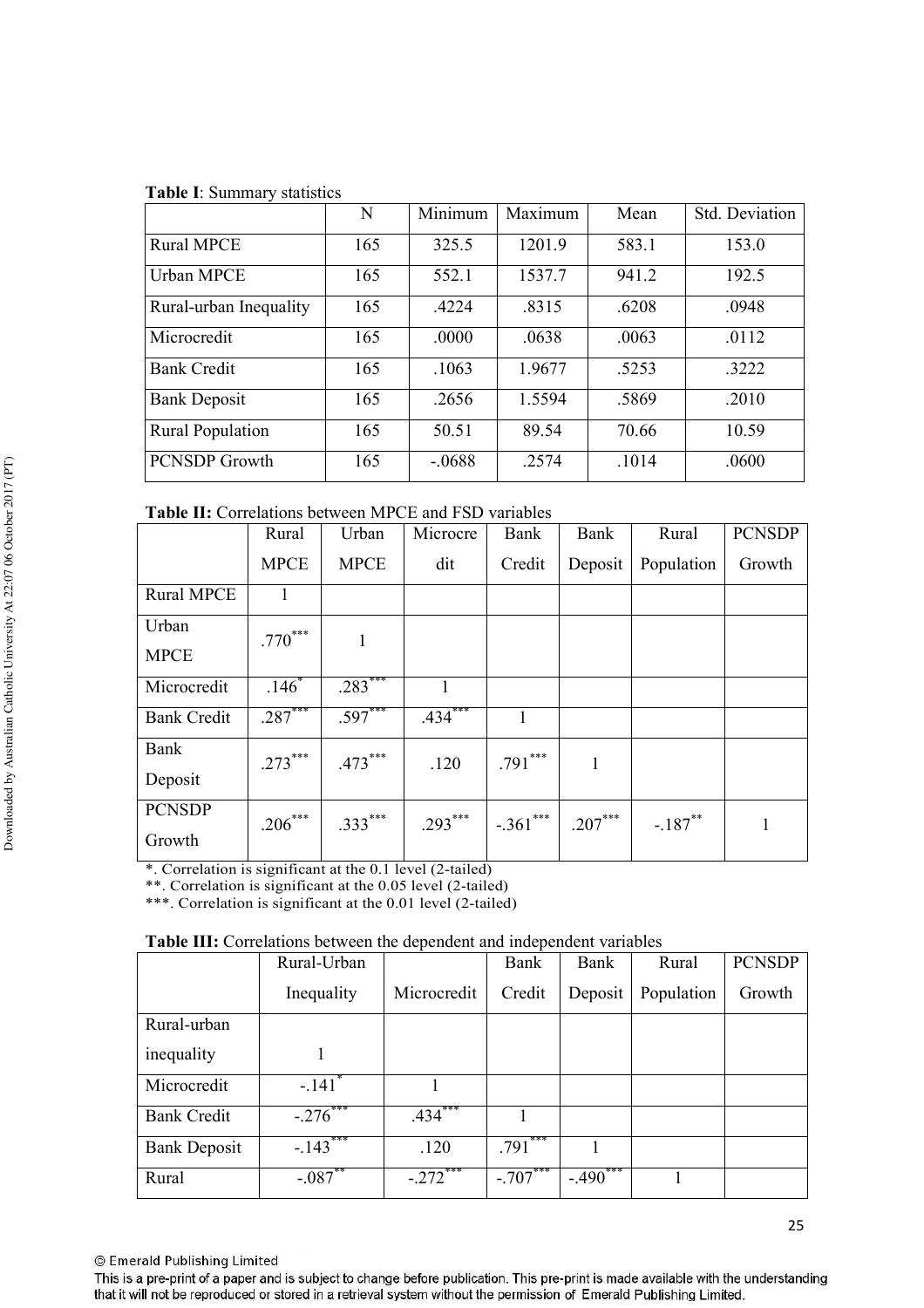| Population    |                      |           |            |                  |                 |  |
|---------------|----------------------|-----------|------------|------------------|-----------------|--|
| <b>PCNSDP</b> |                      |           |            |                  | $10-8$<br>$-10$ |  |
| Growth        | $-.102$ <sup>*</sup> | $.293***$ | $-.361***$ | $207***$<br>.∠∪. |                 |  |

Model 1:  $RUCR_{it} = \beta_0 + \beta_1 FD_{it} + \beta_2 EG_{it} + \beta_3 RPOP_{it} + \mu_{it}$ ,  $i = 1, 2, ..., N$ :  $t = 1, 2,$ 

\*. Correlation is significant at the 0.1 level (2-tailed)

\*\*. Correlation is significant at the 0.05 level (2-tailed)

\*\*\*. Correlation is significant at the 0.01 level (2-tailed)

#### Table IV: Empirical results

| $\ldots$ , 1         |                     |                        |          |                               |                    |                |
|----------------------|---------------------|------------------------|----------|-------------------------------|--------------------|----------------|
|                      | Case 1 (FD = $MC$ ) |                        |          | Case 2 (FD = BC)              | Case $3$ (FD = BD) |                |
|                      | Estimate            | <b>SE</b>              | Estimate | <b>SE</b>                     | Estimate           | SЕ             |
| Constant             | 1.254               | $(0.418)$ ***          | 1.812    | ***<br>$(0.636)$ <sup>*</sup> | 1.653              | $(0.591)$ ***  |
| <b>MC</b>            | $-0.211$            | $(0.625)$ <sup>*</sup> |          |                               |                    |                |
| BC                   |                     |                        | $-1.793$ | (0.795)                       |                    |                |
| <b>BD</b>            |                     |                        |          |                               | $-0.917$           | ***<br>(0.591) |
| EG                   | $-0.384$            | (0.215)                | $-0.571$ | ***<br>(0.328)                | $-0.396$           | ***<br>(0.287) |
| <b>RPOP</b>          | $-0.197$            | (0.176)                | $-0.219$ | (0.115)                       | $-0.204$           | (0.219)        |
| Durbin-Wu-           |                     |                        |          |                               |                    |                |
| Hausman              | 0.021               |                        | 0.026    |                               |                    | 0.029          |
| test                 |                     |                        |          |                               |                    |                |
| J-statistic          | 0.207               |                        | 0.264    |                               | 0.305              |                |
| Adjusted $R$ -       |                     | 0.256                  |          | 0.296                         |                    | 0.214          |
| squared<br>Number of |                     |                        |          |                               |                    |                |
| observations         |                     | 165                    |          | 165                           |                    | 165            |
|                      |                     |                        |          |                               |                    |                |

*Notes:* Dependent variable is rural-urban consumption ratio (RUCR). FD indicates financial development variables which are MC, BC, and BD. MC indicates ratio of gross microcredit to NSDP. BC indicates ratio of gross credit by commercial banks to NSDP. BD indicates ratio of gross deposits with commercial banks to NSDP. EG indicates PCNSDP growth rate. *RPOP* indicates share of rural population in total population of a state.

Numbers in parentheses represent the standard error (SE). \*\*\*, \*\*, and \* indicate statistical significance at the 1%, 5%, and 10% levels, respectively. Durbin-Wu-Hausman statistic indicates the probability value of the test. 'J-statistic' indicates the probability value of the Hansen's J-statistic.

Instrumental variables:

Case 1: Constant,  $MC_{t-1}$ , EG<sub>t-1</sub>, RPOP<sub>t-1</sub>

Case 2: Constant,  $BC_{t-1}$ ,  $EG_{t-1}$ ,  $RPOP_{t-1}$ 

Case 3: Constant,  $BD_{t-1}$ ,  $EG_{t-1}$ ,  $RPOP_{t-1}$ 

This is a pre-print of a paper and is subject to change before publication. This pre-print is made available with the understanding that it will not be reproduced or stored in a retrieval system without the permission of Emerald Publishing Limited.